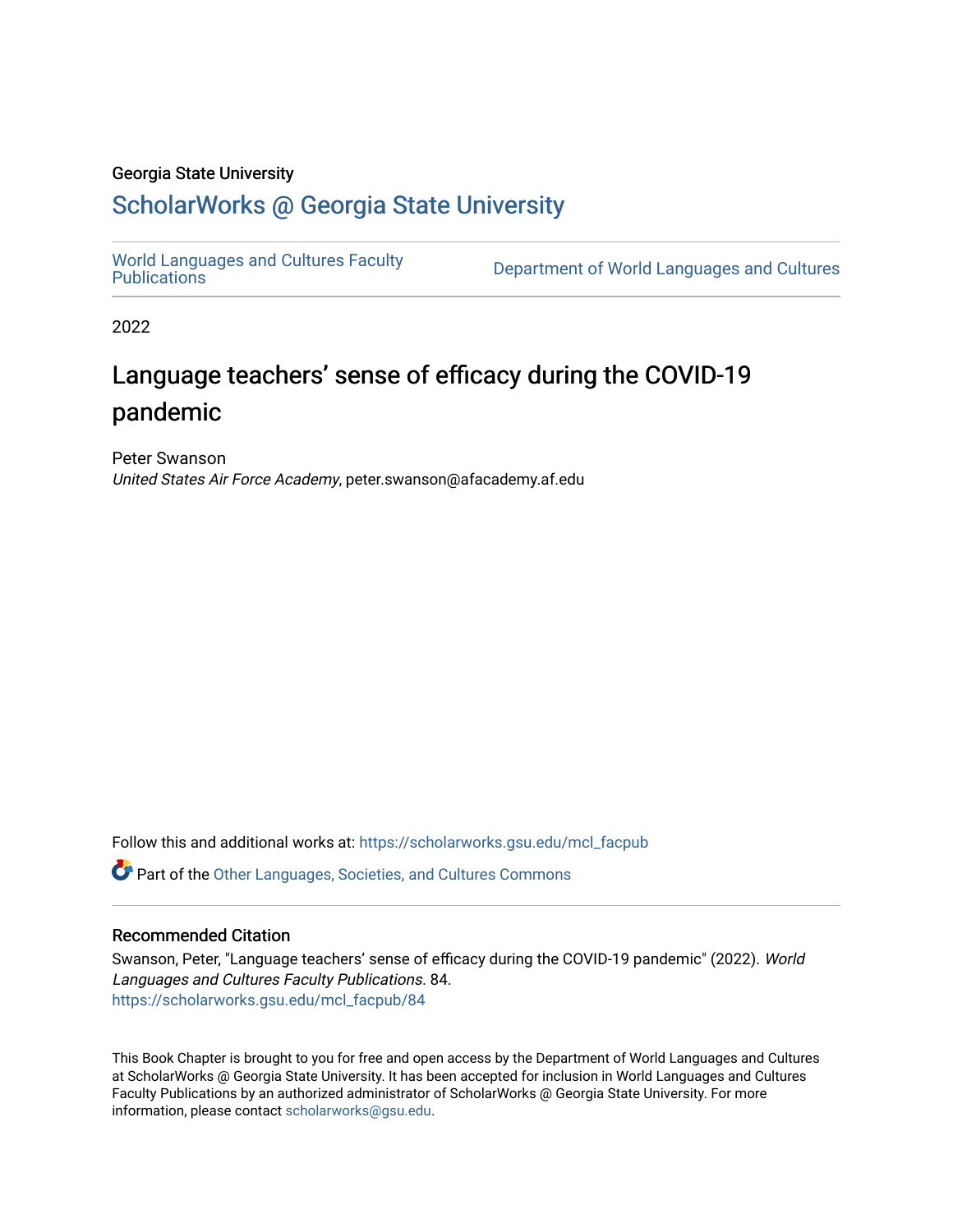# Language Teachers' Sense of Efficacy During the COVID-19 Pandemic

Pete Swanson, PhD United States Air Force Academy, USA

## **ABSTRACT**

To say that the COVID-19 global pandemic quickly changed the educational landscape in an understatement. The pandemic added another challenging hurdle for educators and students alike as they had to pivot almost immediately from one week to another from traditional face-to-face teaching practices to unfamiliar remote, online environments. Research shows that few teacher education programs in the United States of America (USA) prepared pre-service teachers to deliver instruction remotely (Archambault et al., 2016). In an effort to explore world language teachers' sense of efficacy during the pandemic, the author surveyed in-service world language teachers (*N* = 497) in the United States to understand differences in one's sense of efficacy teaching languages in the traditional face-to-face context as compared with having to teach remotely online. Participants took the Second/Foreign Language Teacher Efficacy Scale online near the end of the academic school year in 2020. Results show stark differences in the participants' sense of efficacy teaching languages in traditional, face-to-face contexts and teaching online. The findings provide manifold implications for world language teacher preparation as well as teacher retention and professional development.

Keywords: teachers' sense of efficacy, world language teachers, mastery experiences, vicarious learning, verbal persuasion, physiological responses, language teacher shortage, Albert Bandura, Megan Tschannen-Moran, Anita Woolfolk Hoy.

#### **INTRODUCTION**

According to the World Health Organization (WHO, 2020), near the end of 2019, the WHO's China Country Office learned of a pneumonia of unknown cause. Detected in the city of Wuhan in Hubei province, China, some of the patients were found to have been vendors in the Huanan Seafood market. By mid-January, China determined and shared the virus' genetic sequence, which became critical information as other countries began to develop specific diagnostic kits. About the same time, the first case of what was known as the *novel coronavirus* was reported outside of China in Thailand. On January 17, 2020, the United States federal government began screening travelers for symptoms associated with 2019-nCoV from Wuhan to the United States at three U.S. airports that receive most of the travelers from Wuhan, China: San Francisco, JFK in New York, and LAX Los Angeles (Centers for Disease Control and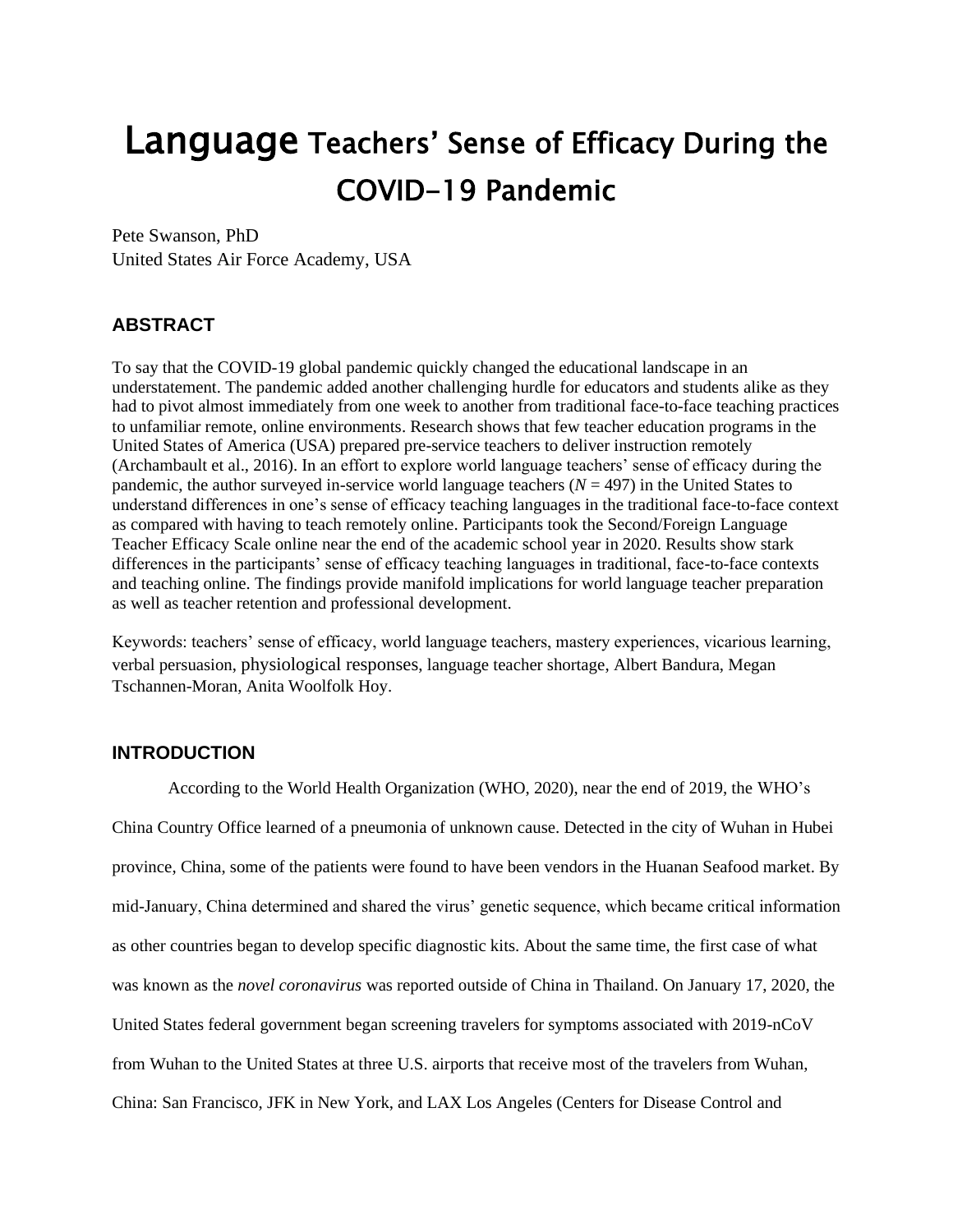Prevention, CDC, 2020a). The Director of CDC's Division of Global Migration and Quarantine, Dr. Martin Cetron, stated, "investigations into this novel coronavirus are ongoing and we are monitoring and responding to this evolving situation" (p. 1).

On January 21, 2020, the first case of the novel coronavirus was reported; a Washington state resident after having returned from Wuhan a week earlier (AJMC, 2020). The same day, Dr. Zhong Nanshan confirmed the virus can be transmitted from person to person and the term *contract tracing* emerged in the public vernacular. At this point, more than 200 had been reported infected in China along with four deaths. However, the WHO remained unsure about the necessity of declaring a public health emergency (AJMC, 2020). A week later, Health and Human Services Secretary Alex M. Azar II declared a public health emergency for the entire United States (Health and Human Services, 2020) and WHO Director-General, Dr. Tedros Adhanom Ghebreyesus, declared the outbreak a Public Health Emergency of International Concern. On February 2, 2020, global air travel was restricted and the following day the Trump administration declared a public health emergency as more than 9,800 cases and 200 deaths were confirmed globally (AJMC, 2020).

On February 11, 2020, the CDC (2020b) announced an official name for the disease that caused the 2019 novel coronavirus outbreak, COVID-19—*CO* for corona, *VI* for virus, and *D* for disease. Near the end of February, the CDC stated that the outbreak was heading toward a pandemic. Over the next several months, organizations like the CDC and the WHO continued to study the virus while governments around the world continued to determine best practices to protect their citizens while the infection and death rates continued to rise dramatically. On February 25, 2020, Lieberman (2020) reported that federal officials warned that schools "need to prepare for a nationwide surge in cases of the coronavirus that's currently wreaking global havoc and could disrupt daily life in some communities" (p. 1). Two weeks later on March 11, the WHO declared COVID-19 a pandemic (AJMC, 2020), the Trump administration declared a national emergency, and mass disruption of schooling began to take place. In an effort to slow the spread of the virus, school officials and state leaders closed schools across the nation (Education Week, 2020).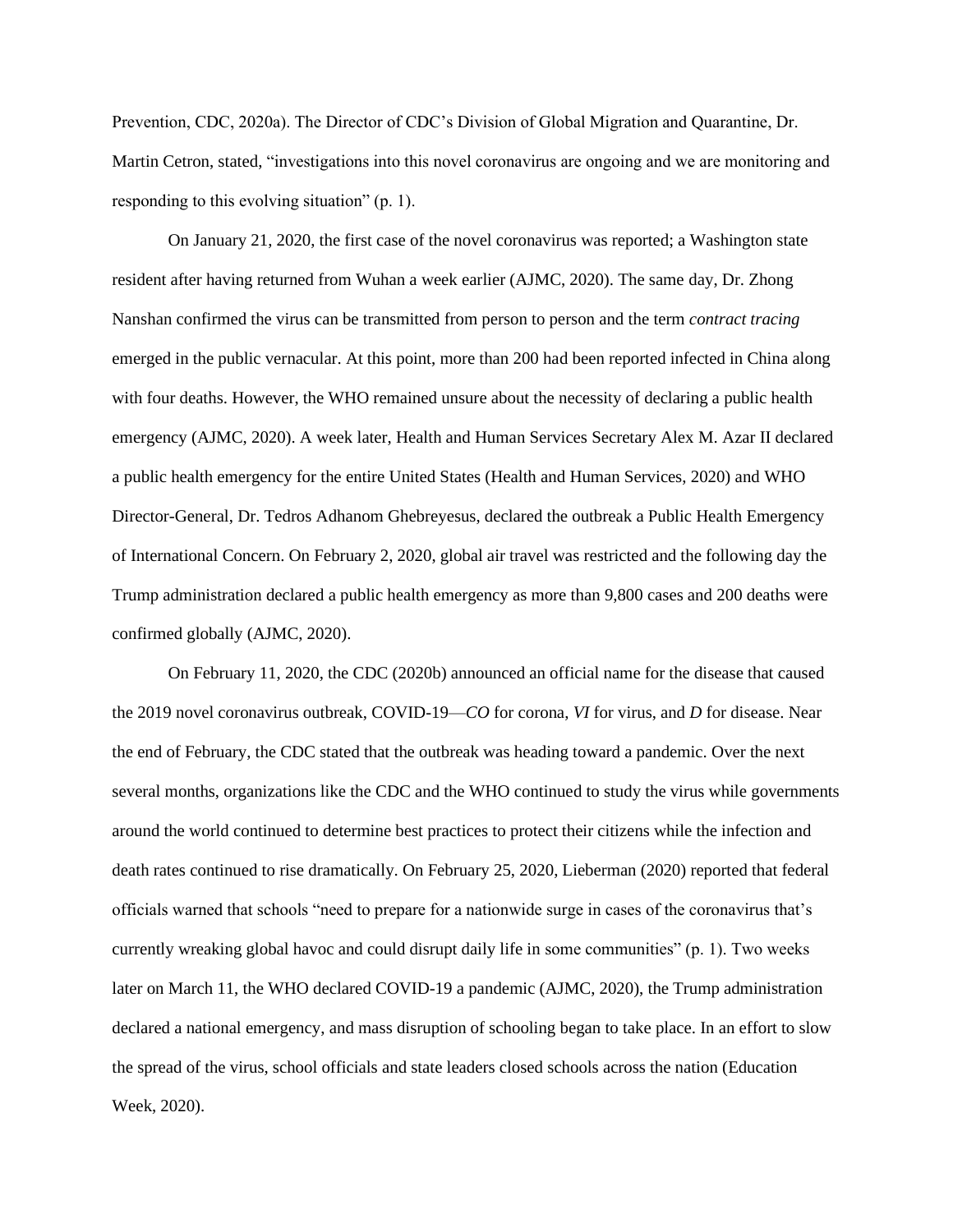In the state of Colorado, for example, officials at Denver Public Schools closed schools on March 16, 2020 (Zalubowski, 2020). Two days later, Governor Jared Polis ordered all schools closed in the state, and teachers began to prepare to teach learners in an emergency remote teaching environment. Similar action took place in other states like Arizona. On March 13, 2020, the Arizona State University Preparatory Academy announced it would move its 11 schools to online learning (Adams, 2020). While teachers should ideally pass through at least several days if not weeks of professional development learning how to teach remotely online, school district leaders pushed teachers to pivot quickly from traditional instruction to remote learning.

Research shows that online teaching presents a unique set of challenges compared to traditional face-to-face instruction (Dawson & Dana, 2014; Kennedy & Archambault, 2012) such as identifying, constructing, and deploying a learning management system to name a few (Russell & Murphy-Judy, 2021). A review of the literature shows that just a few years ago, only four states and the District of Columbia required teachers to participate in training or professional development related to online instruction (Watson, Pape, Murin, Gemin, & Vashaw, 2014). Archambault et al. (2016) reported survey findings where 88.2% of teacher education programs nationally lacked having an online field experience as part of their teacher preparation program. Thus, results from a recent national survey of more than 1,200 K-12 teachers, mainly elementary public school teachers, administered in mid-March 2020 affirmed that most teachers were not prepared to teach online and that slightly less than half (42.8%) reported they alone were responsible for deciding what remote/online tools to use (Newton, 2020).

Knowing that the majority of teachers were prepared to teach in traditional settings, Moore and Hodges (2020), like many others, immediately responded and began to offer practical considerations for synchronous and asynchronous learning environments. However, time was of the essence and teachers were required to pivot to online teaching without much, if any, professional development. Findings from surveys regarding the rapid transition to teaching remotely showed that educators reported feeling stressed, anxious, overwhelmed, lonely, and socially isolated (Henebery, 2020; Hughes, 2020; Schaffhauser, 2020). One survey respondent commented, "We did not have transitional time, nor did we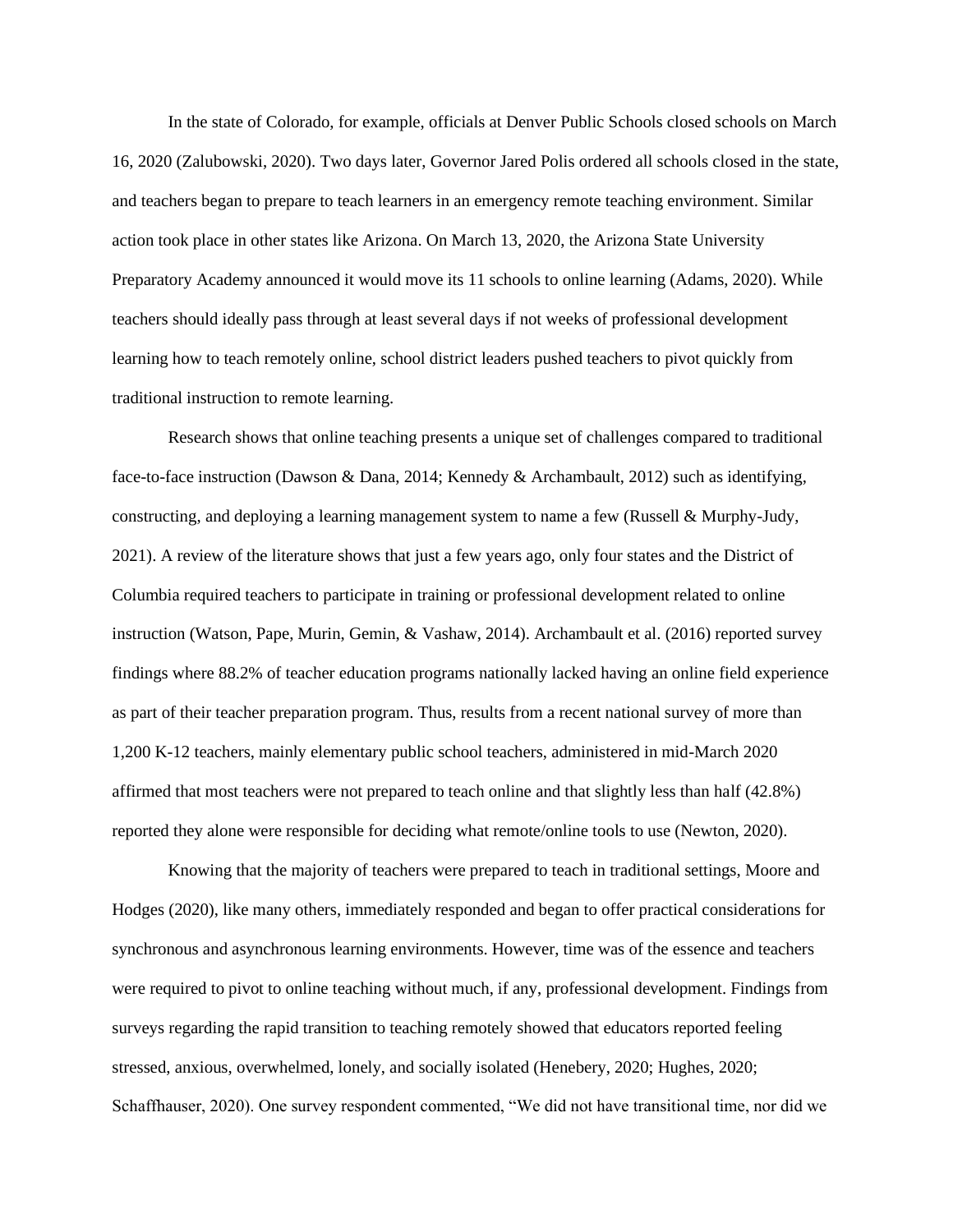have a grace period to test out methods. Our school district wanted us to have it perfect within hours. So I felt unsupported and definitely unappreciated" (p. 2). Additionally, it took almost as much time preparing for virtual classes (three hours) as it did teaching them (four hours). Such feelings led to many teachers feeling less confident (Henebery, 2020), especially in schools without supportive working conditions (Hawkins, 2020).

Given the current circumstances and abrupt changes to the educational system, the purpose of this research study was to examine world language (WL) teachers' perceptions of their sense of efficacy teaching face-to-face and then remotely during the COVID-19 global pandemic in the USA. The following research questions guided the study:

- 1. What is the perceived level of efficacy of WL teachers in the United States when teaching in a traditional (face-to-face) environment?
- 2. What is the perceived level of efficacy of WL teachers in the United States when teaching in a remote online environment?
- 3. How likely are the participants to leave the profession due to the COVID-19 pandemic?

#### **CONCEPTUAL FRAMEWORK**

#### **Self-Efficacy**

According to Bandura (1997), people are proactively engaged in their own development and create their own destiny by their actions. Among certain personal factors, individuals have self-beliefs that allow them to exercise a degree of control over their feelings, thoughts, and actions. Bandura advances the notion that an individual's beliefs about himself / herself are crucial elements in the exercise of control and personal agency. When examining the operation of human agency in this interactional causal structure, Social Cognitive Theory (Bandura, 1997) designates a dominant role to cognitive, vicarious, self-reflective, and self-regulatory processes.

Among the mechanisms of personal agency, Bandura posits that none is more central or pervasive than people's beliefs about their capabilities to control events that affect their lives. Self-efficacy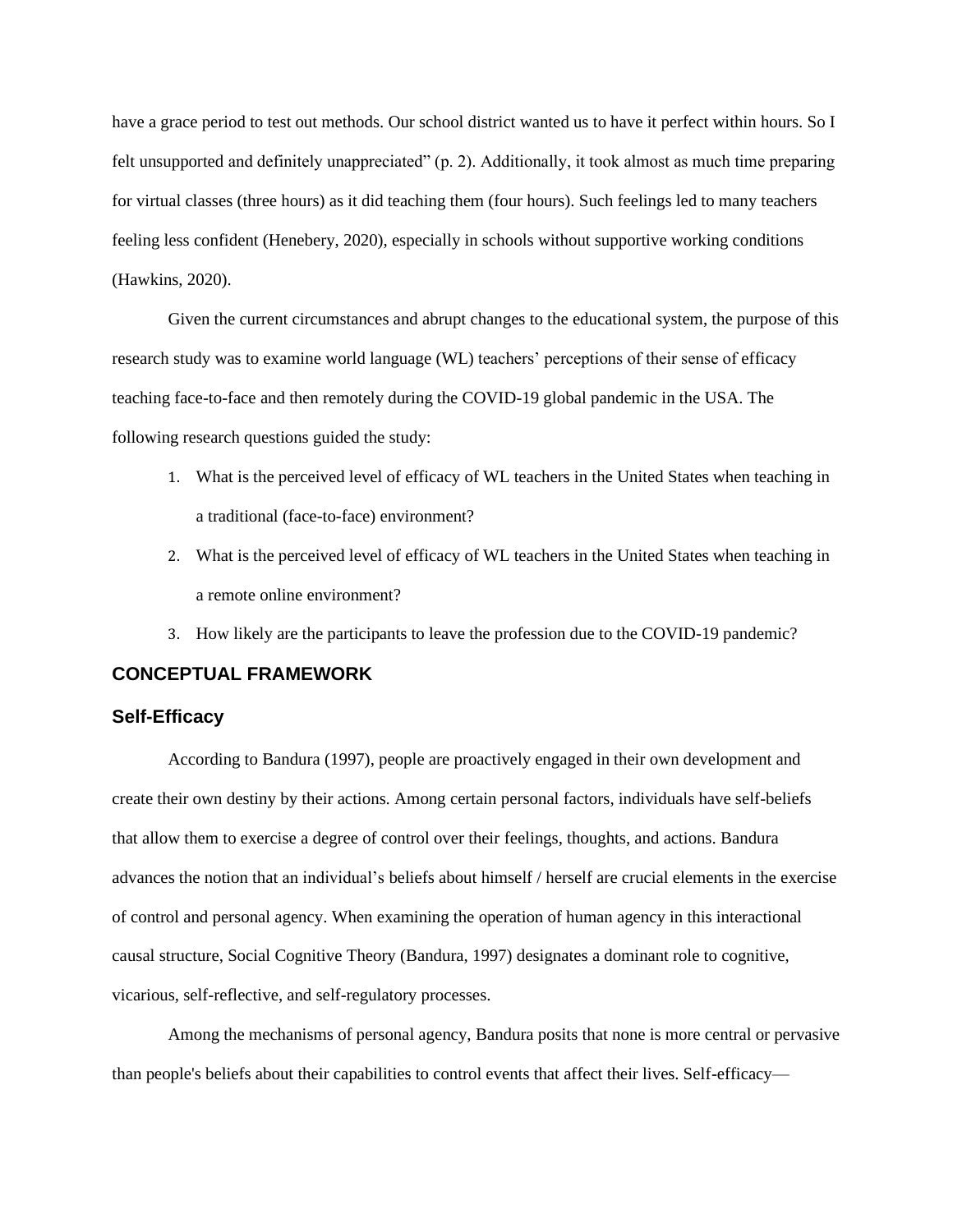"people's judgments of their capabilities to organize and execute courses of action required to attain designated types of performances (Bandura, 1986, p. 391)"—is an important set of proximal determinants of human motivation, action, and affect (Bandura, 1986). From an operational standpoint, self-efficacy differs from other conceptions of self, such as self-esteem, self-worth, and self-concept. As Tschannen-Moran, Woolfolk Hoy, and Hoy (1998) clarified, self-efficacy is task specific. It is a future-oriented belief about the level of competence an individual expects he / she will exert in a given situation. Self-efficacy beliefs affect an individual's thought patterns and emotions that facilitate courses of action in which a person expends significant effort in the pursuit of goals, continues when confronted with adversity, recovers from temporary setbacks, and exercises a degree of control over events that affect one's life (Bandura, 1997).

A person's perception of self-efficacy affects not only expectations of success or failure, but one's beliefs also affect goal setting and motivation. Tschannen-Moran et al. (1998) theorized that if a person has a strong sense of efficacy in any given area, he / she tends to set higher goals, fear failure less, and persevere longer in the face of obstacles. Conversely, if the individual has a weaker sense of efficacy, he / she may avoid the task altogether or give up easily as difficulties emerge. Brouwers and Tomic (2000) added that if a person's vocational perception about his/her performance is low, he or she is more likely to perceive potential problems as much bigger than what they actually may be and develop negative attitudes that may lead to leaving the career field. Tschannen-Moran et al. (1998) advanced the notion that efficacy beliefs are a cyclical in nature. That is, the proficiency in a performance creates a new mastery experience, which provides new information that will shape future efficacy beliefs. Increased efficacy leads to greater effort and persistence, which in turn leads to better performance and stronger efficacy. Conversely, a poor performance leads to less effort and giving up easily, leading to poor outcomes, which then produces a decreased sense of efficacy.

Bandura (1997) suggested that people who enter adulthood inadequately equipped with skills and troubled with self-doubt might determine that many aspects of their adult life have elements that are depressing and stressful, especially in terms of careers. Vocationally, rapid changes, such as redefining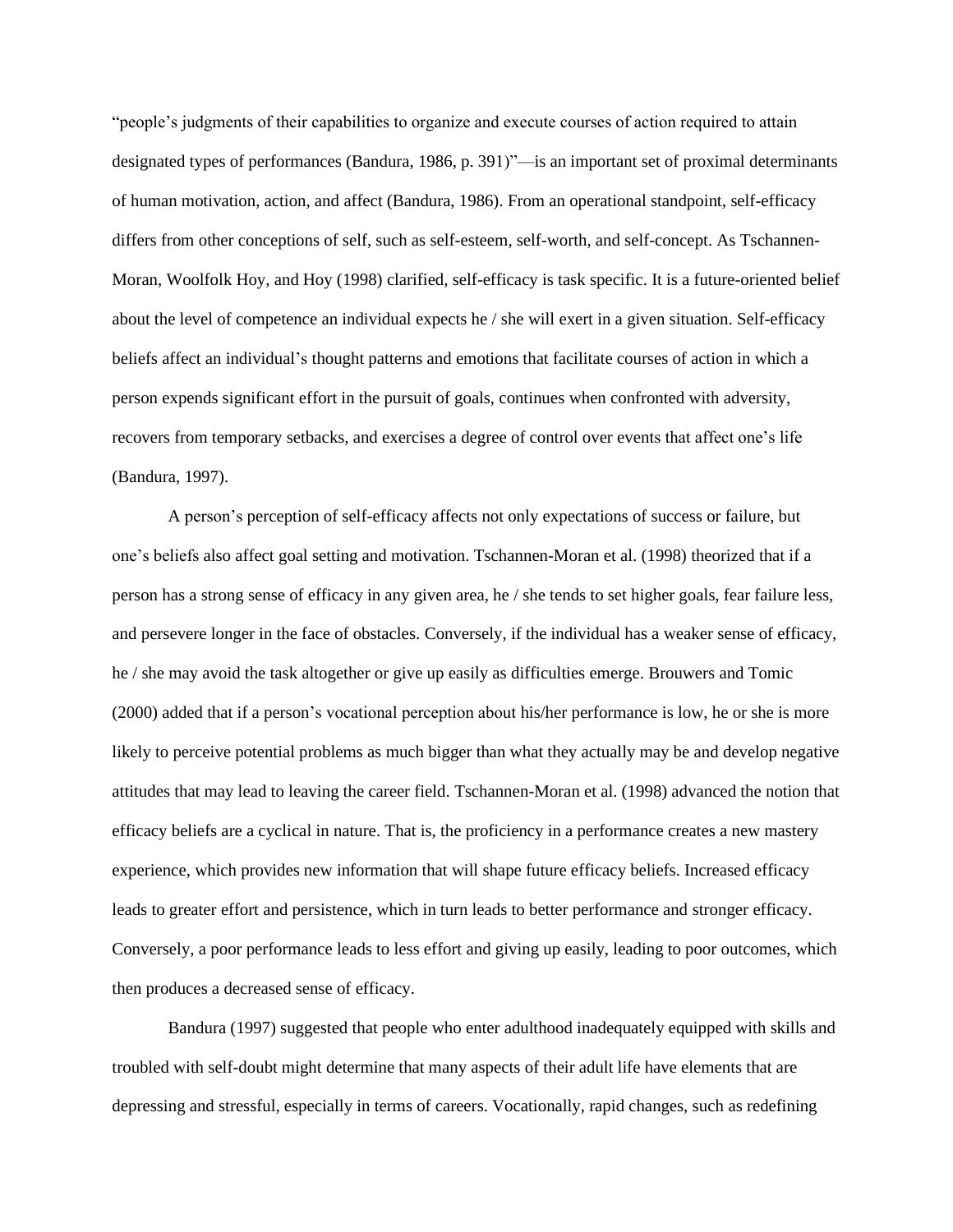job descriptions, can provoke better problem-solving abilities and resiliency in terms of self-efficacy in coping effectively with new demands. During early professional preparatory phases in teacher education programs, pre-service teachers' perceived self-efficacy can, to some extent, determine how well they can develop the basic cognitive, interpersonal, and self-management skills on which their future careers are based. Such perceptions about one's abilities are powerful determinants of the professional pathways that people select, their success or lack of success vocationally, and their choices to remain or leave a career field like teaching.

According to theory, there are four sources of self-efficacy: mastery experiences, vicarious experiences, social persuasion, and physiological factors (Bandura, 1997). Among the four, Bandura posits that mastery experiences are the best to increase an individual's self-efficacy. Mastery experiences foster a hardy belief in one's efficacy while failures tend to challenge it. Similarly, the belief that one is mastering a certain task is much more powerful in building a stronger sense of efficacy than the other four sources. Vicarious experiences (i.e. modeling), the second source, are important because the effect of seeing people succeed by continuous effort promotes the belief that he/she too has the ability to master comparable tasks. Conversely, watching others fail in spite of continuous effort tends to lower one's beliefs about his/her own efficacy, which tends to discourage future endeavors. Skilled models convey knowledge and can teach effective skills and strategies for accomplishing workplace demands via behavior and ways of thinking.

Along with mastery and vicarious experiences, social persuasion, the third source, strengthens an individual's beliefs that he/she too has the ability to succeed. According to theory, as people are persuaded verbally to believe that they too are capable of mastering a given activity, the probability increases that they will exert greater effort and maintain it than if they focus on personal deficiencies and harbor self-doubts when problems arise. With regard to language teachers, it is important for supervisors to be realistic in one's social persuasion. Mendacious verbal persuasion about a less than communicative approach to teaching a lesson can lead only to short-term boosts in efficacy because the individual may soon realize that he/she is not equipped to complete certain tasks successfully, which can result in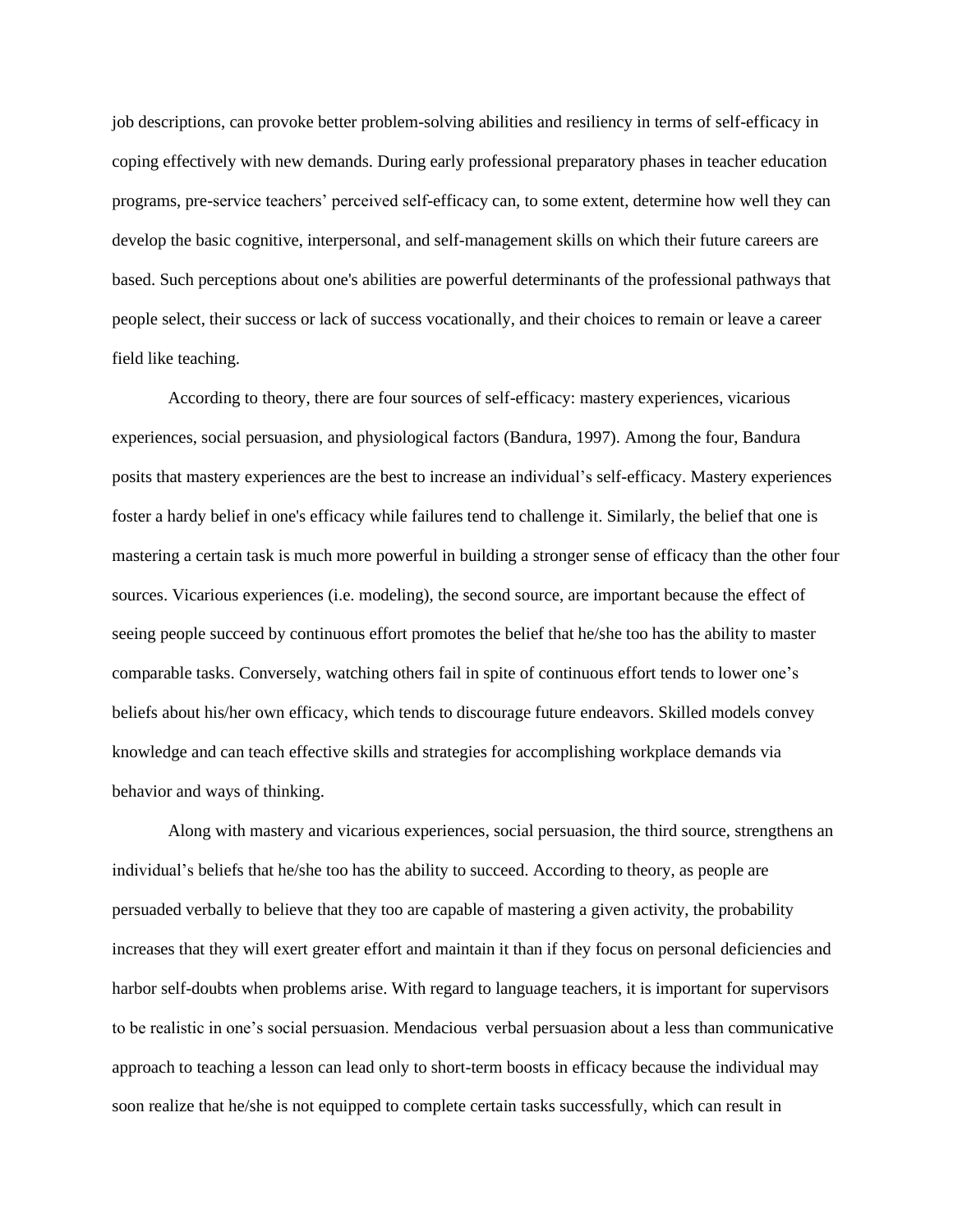becoming disappointed by his/her efforts. In similar fashion, convincing teachers that they lack capabilities leads people to avoid challenging activities that can nurture a stronger sense of efficacy.

Finally, the fourth source of efficacy is a person's physiological responses. Bandura theorizes that people rely, at least to a certain degree, on their emotional states, physical reactions, and stress levels when appraising their abilities. Swanson (2012a) noted that a novice language teacher who becomes extremely nervous before teaching a lesson in front of peers may begin to develop a weak sense of selfefficacy in this situation. However, a beginning teacher who feels confident about teaching the lesson may not experience any negative physiological responses (e.g., fatigue, sweating), which can lead to an increased sense of efficacy. Nevertheless, it is imperative to note that it is not the intensity of physical and emotional reactions; it is how they are interpreted (Bandura, 1997).

As noted earlier, efficacy beliefs are task-specific and context-specific constructs. With respect to teaching, instructors do not feel equally efficacious in all teaching situations. Thus, by developing strategies to manage the stress and elevate one's mood when faced with challenging tasks, people can increase their sense of self-efficacy. Research for decades has shown that there are manifold benefits from having a strong sense of efficacy. For example, teachers who report a stronger sense of efficacy exhibit greater enthusiasm for teaching (Hall, Burley, Villeme, & Brockmeier, 1992) and have greater commitment to teaching (Coladarci, 1992). They tend generally to outperform those teachers who report a weaker sense of efficacy (Good & Brophy 2003), and are more likely to remain in teaching (Burley et al., 1991). With respect to learners in WL classrooms, not only are teachers more likely to remain in the classroom (Swanson, 2008, 2010a, 2010b, 2012a, 2014), but also the students in classes with highly efficacious Spanish teachers score significantly higher on the National Spanish Exams than their peers in classes with teachers who report a weaker sense of efficacy teaching Spanish (Swanson, 2014).

Taken collectively, when examining WL teachers' sense of efficacy, it is important to keep in mind the powerful nature of building and maintaining a strong foundation of self-efficacy, especially in terms of two important areas, teacher retention for novice educators and teaching remotely during the COVID-19 pandemic. The WL teacher shortage has been a serious problem since the 1950s, not only in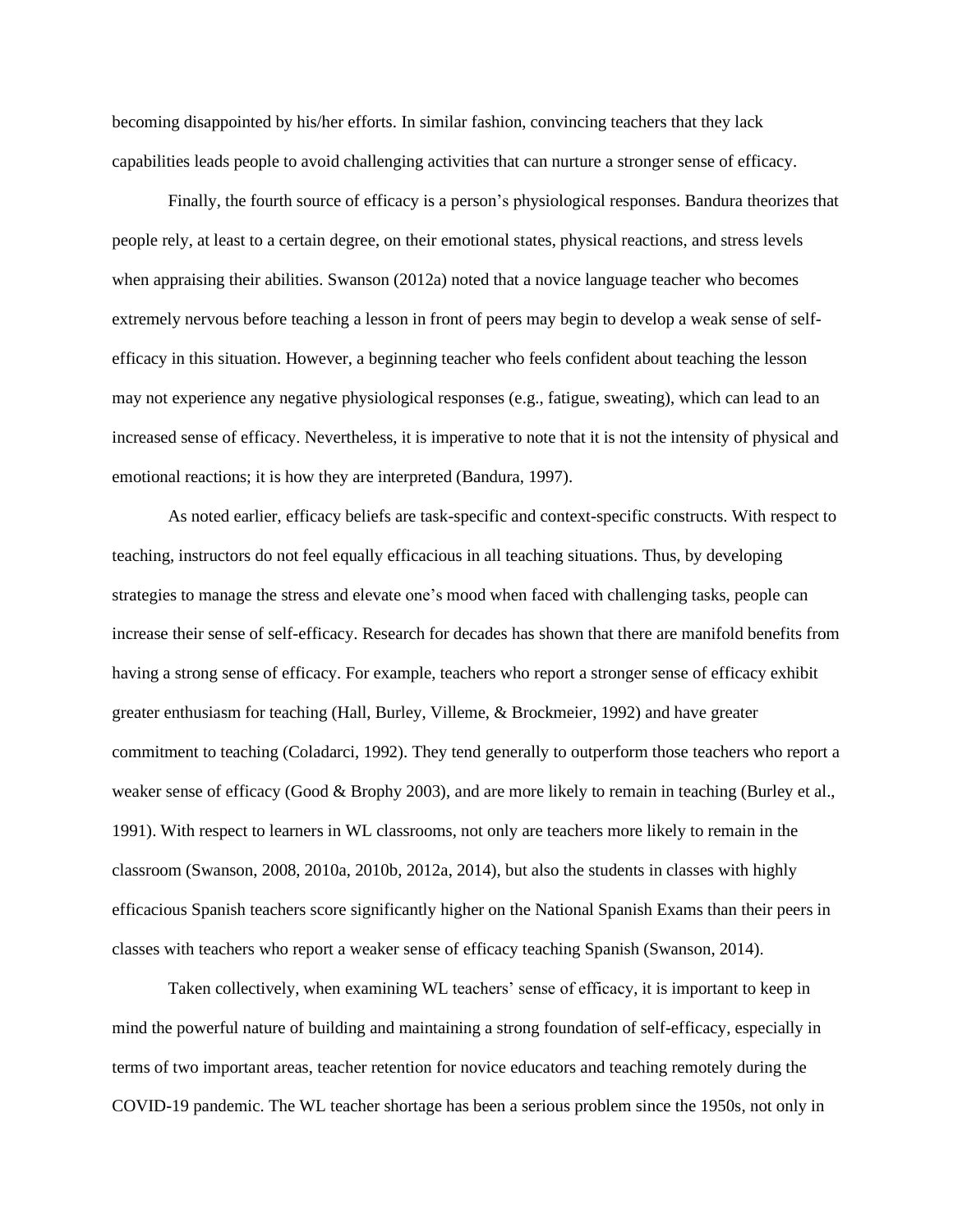the United States but also in many countries around the world (Swanson & Mason, 2018), and the attrition rate of language teachers continues to exceed other content areas such as math and science (Swanson, 2010a). For example, in 2011-2012, the US language teaching force consisted of 98,993 WL teachers. That same year, 15,607 language teachers were hired and 14,843 transferred or left the teaching profession (Hlas Cummings et al., 2018). Using the leaky bucket as a metaphor, "the profession must find ways to retain teachers in addition to recruiting them" (p. 52). However, such retention may be challenging given the trials and tribulations created when educators had to leave their classrooms due to the Covid-19 pandemic and began teaching remotely and online, which most likely was new to most teachers and learners.

#### **METHODS**

#### **Instrumentation**

The researcher used the 14-item *Second/Foreign Language Teacher Sense of Efficacy Scale* (S/FLTES, Swanson 2012a) that measures language teachers' sense of efficacy in teaching WLs. The S/FLTES was validated against the 12-item *Teachers' Sense of Efficacy Scale* (Tschannen-Moran & Woolfolk Hoy, 2001), which was validated against other eight well-known and regarded measures of teacher efficacy. The S/FLTES contains three subscales: the facilitation of instruction, content knowledge, and cultural instruction. Overall reliability for the S/FLTES (.93) implies satisfactory consistency for research purposes (Henson, 2001). Researchers have used the S/FLTES with respect to various outcomes such as language teacher attrition (e.g., Swanson, 2012a, 2014), language learner performance on the National Spanish Exams (Swanson, 2014), and preservice teacher efficacy beliefs (Dumančić, 2020).

Along with the S/FLTES, the researcher created a demographic questionnaire. The demographic questionnaire asked participants about their age, gender, ethnicity, the number of years having taught languages, route to teaching, highest degree earned, the state in which the participant taught at the time of the survey, the participants' educational setting (e.g., rural), the language(s) taught by the participant, and the likelihood of quitting the profession due to the new challenges created by the COVID-19 pandemic.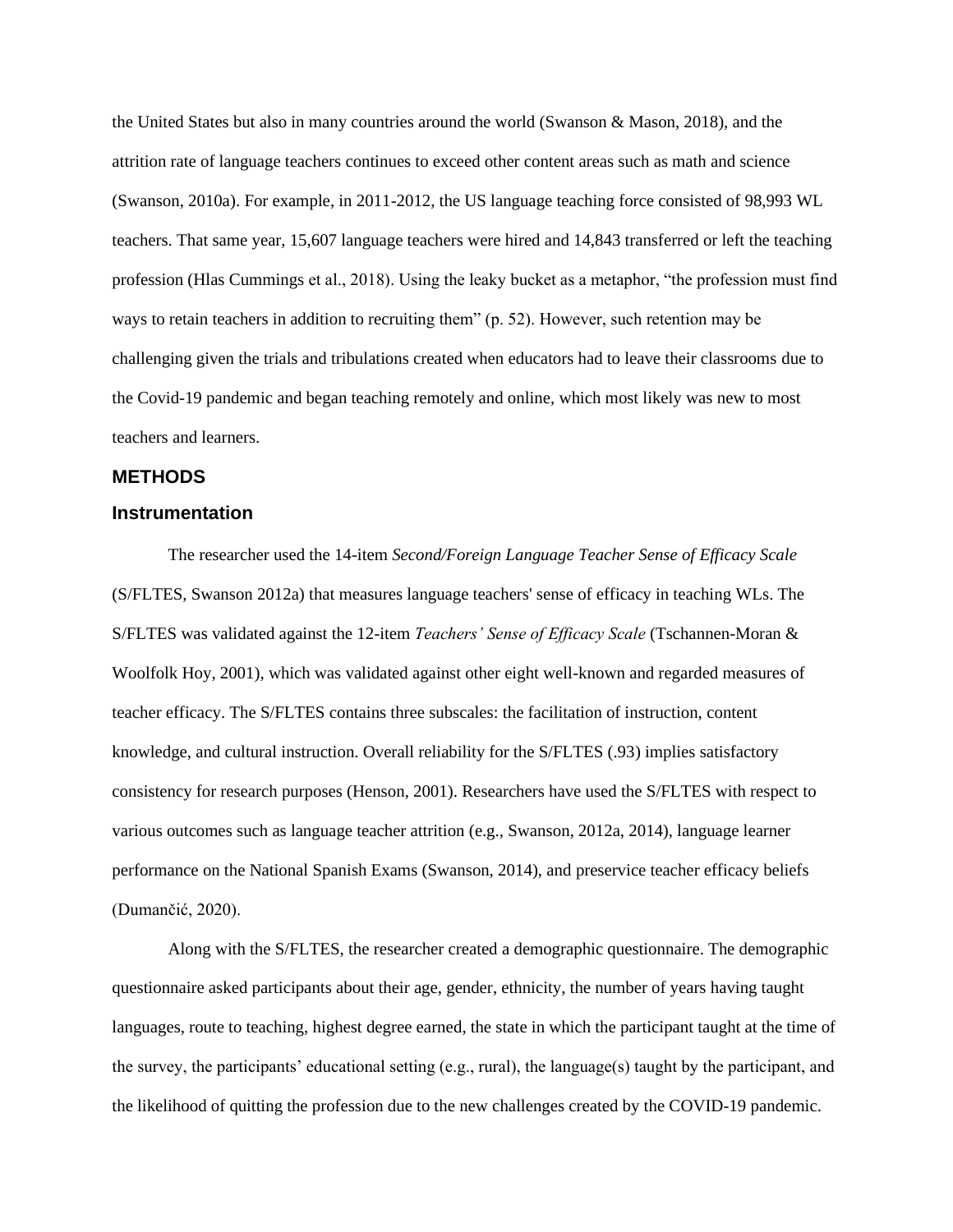#### **Subjects**

Four hundred ninety-seven language teachers self-selected to participate in this study. Of that total, 248 filled out the entire survey and are part of this study. Females (85.7%) outnumbered males and the mean age was 48.16 years. The majority of the sample self-reported as Caucasian (74%) and Latino/a (15%). The remainder self-reported as Multiracial (4%), Asian (3%), Other (3%), and African American (1%). The majority held graduate degrees (65% master's degree, 17% doctorate). Fifty-eight percent reported taking a traditional route to teaching while the remainder reported taking alternative routes to becoming a teacher. Data analysis showed a mean of 19.07 years that the participants had taught languages. The majority of the participants reported teaching only Spanish (56%) or French (22%). Five percent reported teaching both French and Spanish. One percent reported teaching three different languages. The remaining participants taught German (4%), Japanese (4%), Latin (2%), Italian (3%), Chinese (1%), Russian (1%), and Arabic (1%). Overall, participants were teaching in 41 states and the District of Columbia in mainly urban (30%) and suburban schools (51%). The sample's demographics reflect the demographics for the national teaching population in general as well as the demographics in terms of age, ethnicity, gender, and level of education for language teachers (Hussar et. al., 2020).

#### **Procedure**

Following Institutional Review Board approval for human subjects testing in April 2020, the researcher placed the 14-item S/FLTES (Swanson, 2012a) along with a participant demographic sheet online via *Quatrics*. The researcher asked the participants to answer each of the sense of efficacy items with respect to teaching in the traditional face-to-face manner and teaching remotely online for the Teacher as Facilitator and Cultural Instruction factors of the instrument. The researcher theorizes that one's sense of efficacy regarding content knowledge remains relatively constant regardless of teaching contexts, thus, the participants were asked to rate their sense of efficacy in general. The researcher tested the instrument to ensure the data collection system functioned properly. Next, the researcher contacted board members of state language teaching associations (e.g. Colorado Congress of Foreign Language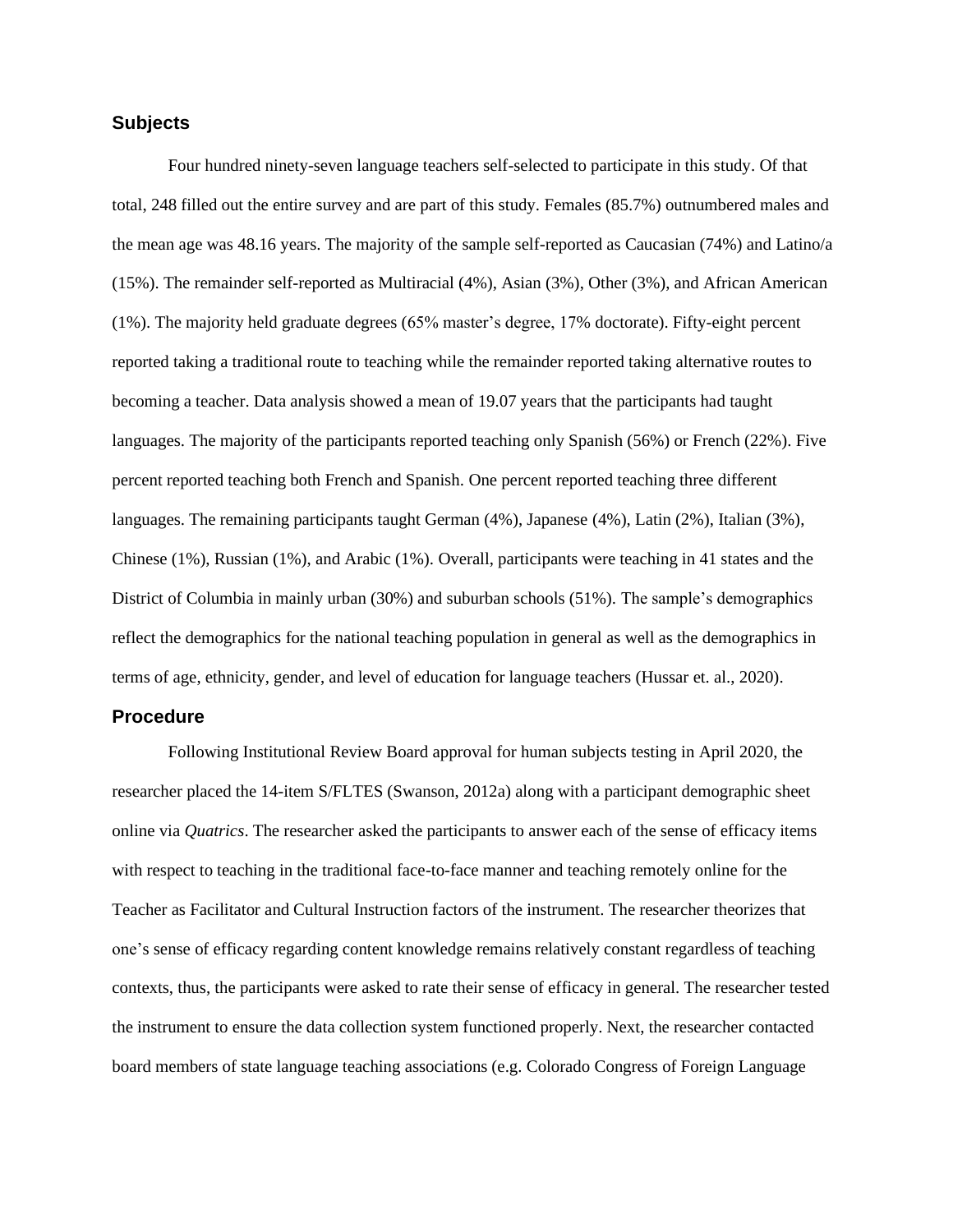Teachers) and national language teaching associations (e.g., American Association of Teachers of Spanish and Portuguese) to send the survey to their members. Data collection ended in June 2020.

#### **RESULTS**

The researcher used *SPSS 18.0* for data analysis and first calculated reliability coefficients for the S/FLTES and its three subscale. Coefficients similar to those reported in earlier studies using the S/FLTES (Swanson, 2012a, 2014) were found for both the instrument (.90) and each of the three subscales: content knowledge (.88), the facilitation of instruction (.91), and cultural instruction (.88). The researcher did not conduct tests of statistical significance because it was expected that there would be decisive differences in levels of efficacy between traditional teaching and the sudden pivot to remote teaching.

To answer the first and second research questions about the levels of teaching efficacy for the sample for both in-person and online teaching, the researcher calculated means and standard deviations for the S/FLTES items that measured one's sense of efficacy teaching in-person and

|  | Table 1. Means and Standard Deviations for S/FLTES Items for in-person and remote teaching |  |  |  |  |  |
|--|--------------------------------------------------------------------------------------------|--|--|--|--|--|
|--|--------------------------------------------------------------------------------------------|--|--|--|--|--|

|                                                                                                                                                 |                  | In-Person |                  | Remote |
|-------------------------------------------------------------------------------------------------------------------------------------------------|------------------|-----------|------------------|--------|
| Teacher as Facilitator                                                                                                                          | $\boldsymbol{M}$ | SD.       | $\boldsymbol{M}$ | SD     |
| How much confidence do you have in                                                                                                              |                  |           |                  |        |
| (1) your ability to help students learn at the first year level of the language(s) you<br>teach?                                                | 95.25            | 7.07      | 61.77            | 22.28  |
| (2) your ability to help students learn at highest levels of the language(s) you teach?                                                         | 92.87            | 9.11      | 65.33            | 21.49  |
| (3) your own knowledge of the language(s) you teach that you can increase student<br>achievement in your classes?                               | 91.59            | 9.01      | 55.52            | 25.07  |
| (4) your own knowledge of the language(s) you teach that you can lower your<br>students' anxiety about learning the language you teach?         | 90.45            | 10.42     | 58.71            | 24.93  |
| (5) your own knowledge of the language(s) you teach that you can<br>foster your students' interest about learning the language(s)<br>you teach. | 89.12            | 9.95      | 55.78            | 25.41  |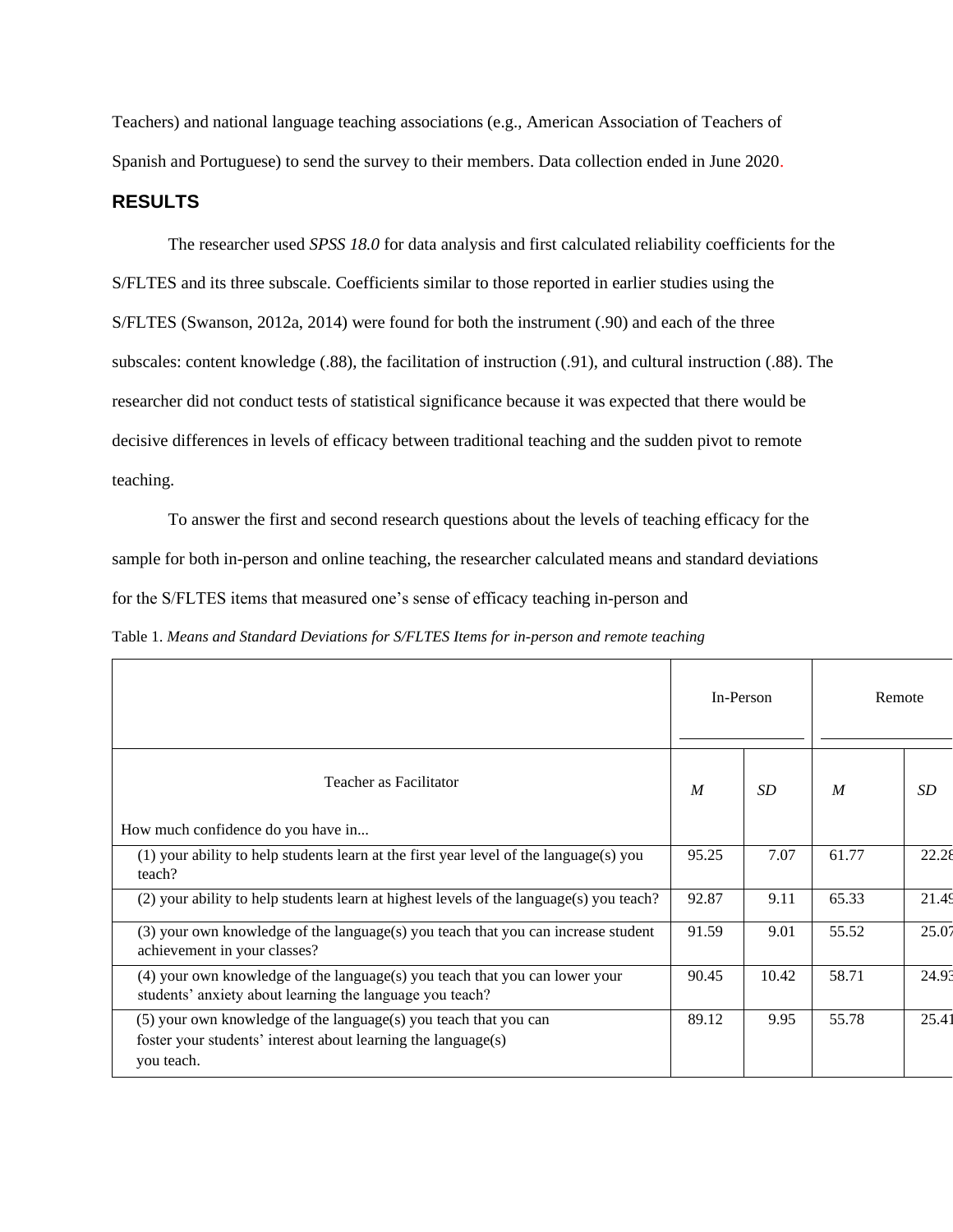| (6) your own knowledge of the language(s) you teach that you can motivate your<br>students to learn about the language(s) you teach? | 89.01            | 10.00 | 52.64            | 25.40     |
|--------------------------------------------------------------------------------------------------------------------------------------|------------------|-------|------------------|-----------|
| Content Knowledge                                                                                                                    | M                | SD    | $\boldsymbol{M}$ | <i>SD</i> |
| (7) your ability to read and understand a newspaper printed in<br>another country in the language(s) you teach?                      | 98.26            | 4.24  |                  |           |
| (8) your ability to write a personal letter to a pen pal in the<br>language(s) you teach who is living in a foreign country?         | 96.41            | 6.61  |                  |           |
| $(9)$ your ability to have a conversation with a native speaker in the language $(s)$ you<br>teach?                                  | 93.95            | 11.24 |                  |           |
| (10) your ability to fully understand a movie that only uses the language(s) you<br>teach?                                           | 90.33            | 11.32 |                  |           |
| <b>Cultural Instruction</b>                                                                                                          | $\boldsymbol{M}$ | SD    | $\boldsymbol{M}$ | <b>SD</b> |
| (11) your ability to teach how people from different countries and cultures act and<br>communicate?                                  | 90.58            | 10.36 | 62.12            | 25.23     |
| (12) your ability to teach about the relationship between the practices and<br>perspectives of the culture studied?                  | 89.90            | 11.64 | 61.67            | 25.70     |
| (13) your ability to teach about the relationship between the products and<br>perspectives of the culture studied?                   | 89.42            | 10.60 | 60.21            | 25.97     |
| (14) your ability to teach about how people from different countries and cultures<br>perceive the world around them?                 | 87.09            | 14.16 | 59.92            | 27.39     |

online. Table 1 shows the rank order of 14 survey items for the sample by subscale for teaching in person. Overall, an inspection of the individual items asking participants about their sense of efficacy when teaching in person showed that the means were at the higher end of the scale, indicating that the participants had a strong sense of efficacy when teaching in a traditional setting. The mean range for these items was from 95.25 to 87.09. The two highest items were found for one's ability to help students learn at the first year level of the language(s) taught and one's ability to help students learn at highest levels of the language(s) taught. The two lowest ratings were found for participants' perceived ability (6) to motivate students to learn about the language(s) taught (Teacher as Facilitator) and (13) to teach how people from different countries and cultures perceive the world around them (cultural instruction).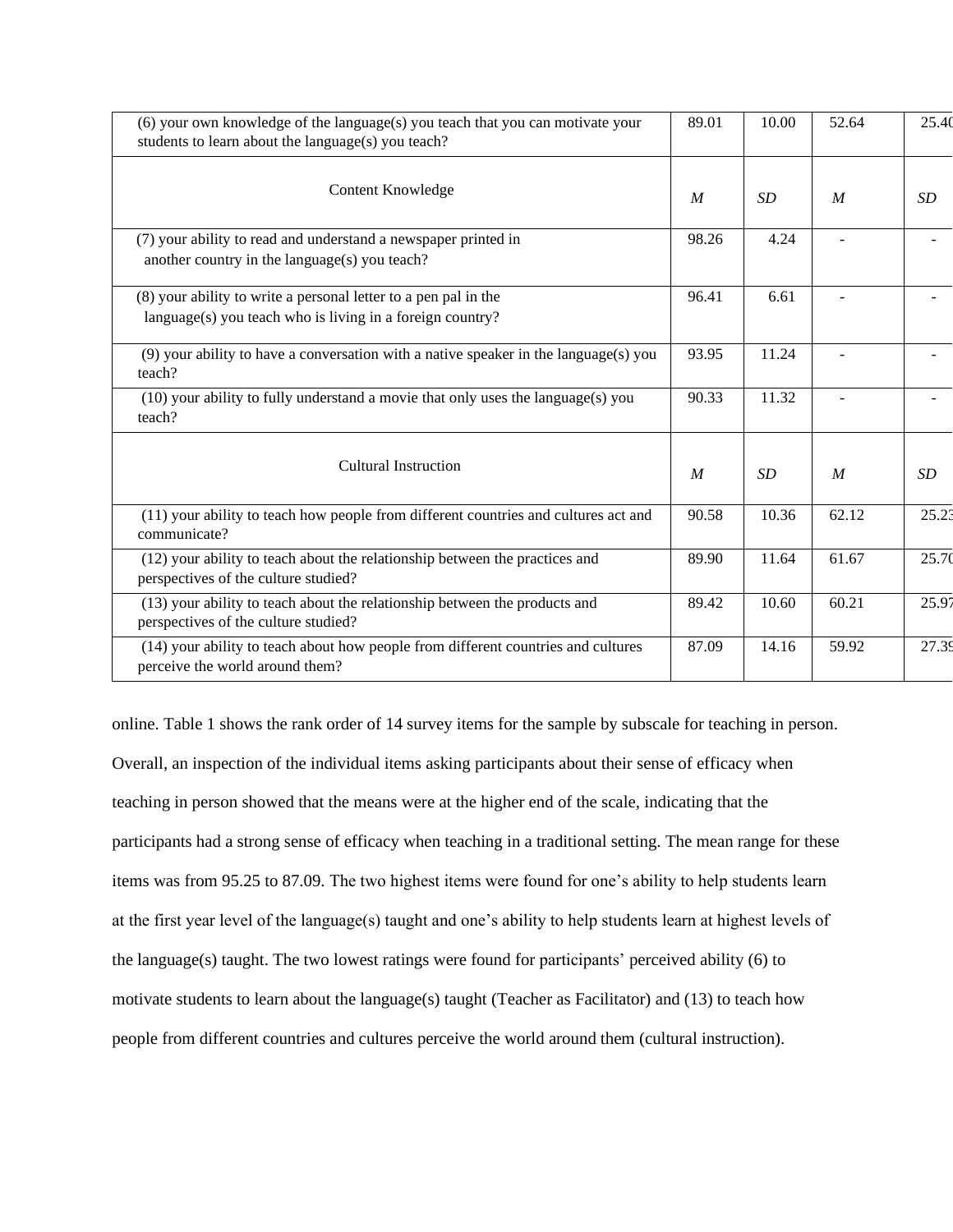With respect to the means for the questions that asked participants about their sense of efficacy teaching remotely, the means were significantly lower. The mean range for these items was from 65.33 to 52.64. The two highest items found for one's ability to help students learn at highest levels of the language(s) taught and how people from different countries and cultures act and communicate. The two lowest ratings were found for one's knowledge of the language(s) he/she teaches in order to increase student achievement and one's knowledge of the language(s) he/she teaches in order to motivate students to learn about the language(s) he/she teaches.

Overall, the mean differences in the participants' perceived sense of efficacy were significantly different for the two teaching contexts. As shown in Table 2, participants' perceptions of their content knowledge was at the higher end of the S/FLTES scale  $(M = 94.79, SD = 12.46)$ 

Table 2. *Means and Standard Deviations for Differences between In-Person and Online Teaching by S/FLTES subscale*

|                             | In-Person Teaching |       | <b>Online Teaching</b> |       |  |
|-----------------------------|--------------------|-------|------------------------|-------|--|
|                             | M                  | SD    | M                      | SD    |  |
| Teacher as Facilitator      | 91.36              | 6.50  | 58.33                  | 21.25 |  |
| <b>Content Knowledge</b>    | 94.79              | 12.46 |                        |       |  |
| <b>Cultural Instruction</b> | 89.29              | 9.99  | 60.91                  | 24.72 |  |

while their perceptions varied for teaching in person compared to teaching remotely. A mean difference of 33.03 was found for the Teacher as Facilitator factor, and a difference of 21.38 was found for the Cultural Instruction factor with higher standard deviations for the remote teaching factors, denoting more variance in opinion about one's sense of efficacy teaching languages in a non-traditional setting.

Turning to the final research question regarding how likely the participants are to leave the profession due to the COVID-19 pandemic (see Table 3), 22% of the participants reported that they were slightly likely to highly likely to leave teaching languages due to having to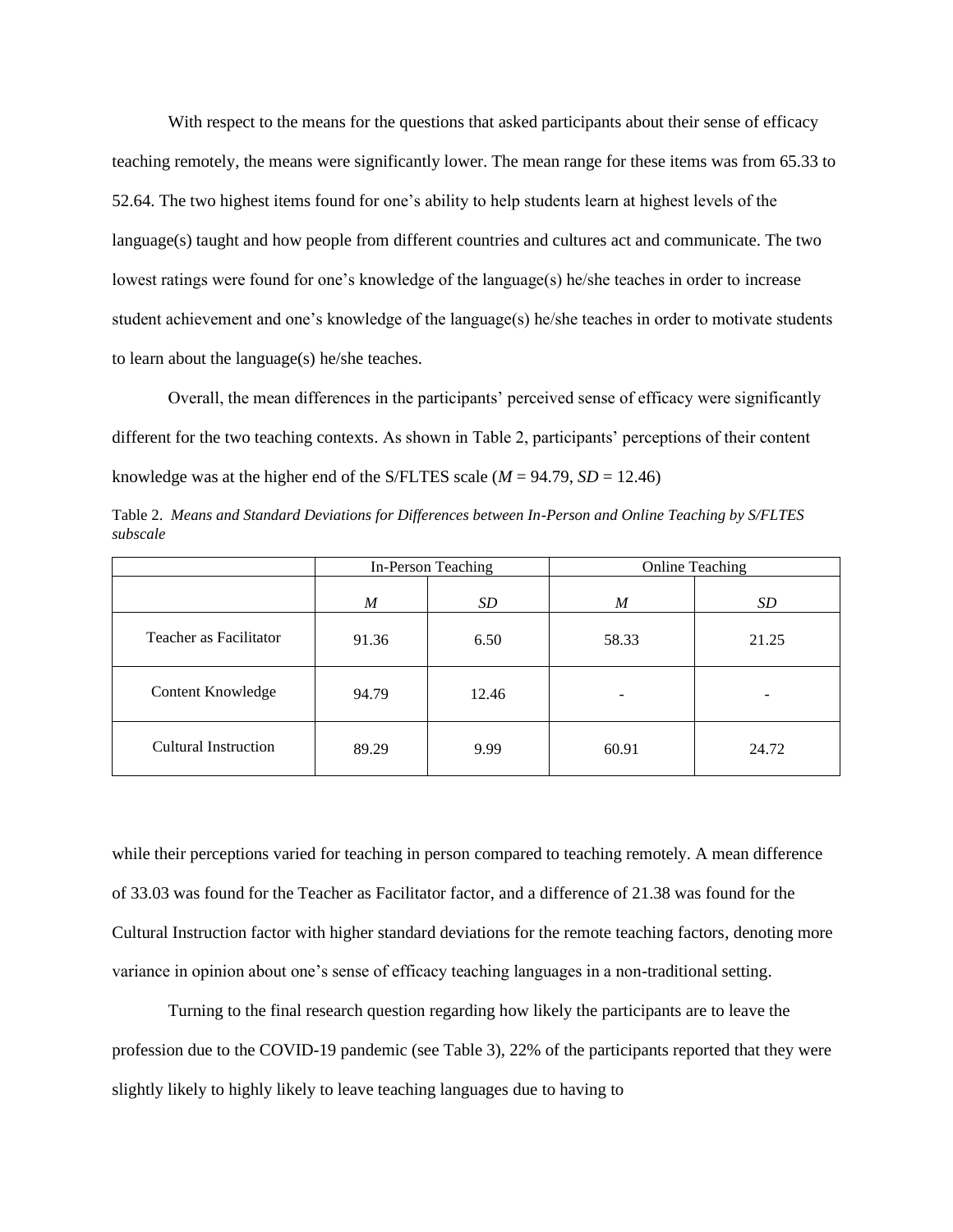| <b>Extremely Likely</b>   | 2.1%  |
|---------------------------|-------|
| Moderately Likely         | 7.1%  |
| <b>Slightly Likely</b>    | 12.6% |
| <b>Slightly Unlikely</b>  | 5.9%  |
| Moderately Unlikely       | 18.5% |
| <b>Extremely Unlikely</b> | 53.8% |

Table 3. *Frequency distribution of the likelihood of leaving the profession*

teach online. However, 54% of the participants reported that they were extremely unlikely to depart teaching.

#### **DISCUSSION**

The purpose of this research was to examine language teachers' perceptions of their sense of efficacy (1) teaching face-to-face and (2) teaching remotely during the COVID-19 global pandemic as well as investigating (3) the likelihood of language teachers leaving the profession due to the complications of having to teach remotely during the pandemic. As noted earlier, the demographics of the sample mirror the demographics for the national teaching population in general as well as the demographics in terms of age, ethnicity, gender, and level of education for language teachers (Hussar et. al., 2020).

With respect to the participants' perceptions of their content knowledge, the data revealed a strong sense of efficacy among the participants. Such a finding is not extraordinary given the emphasis on content knowledge due to the reauthorization of the Elementary and Secondary Education Act known as *No Child Left Behind* (Swanson, 2010b). During pre-service preparation, language teacher candidates must demonstrate via a variety of standardized tests that they have strong target language proficiency in order to be able to apply for certification/licensure. For example, many states in the USA require preservice teachers to take and pass the Praxis Spanish Exam and/or the ACTFL Oral Proficiency Interview as well as college/university examinations of a teacher candidate's ability to use the target language. Such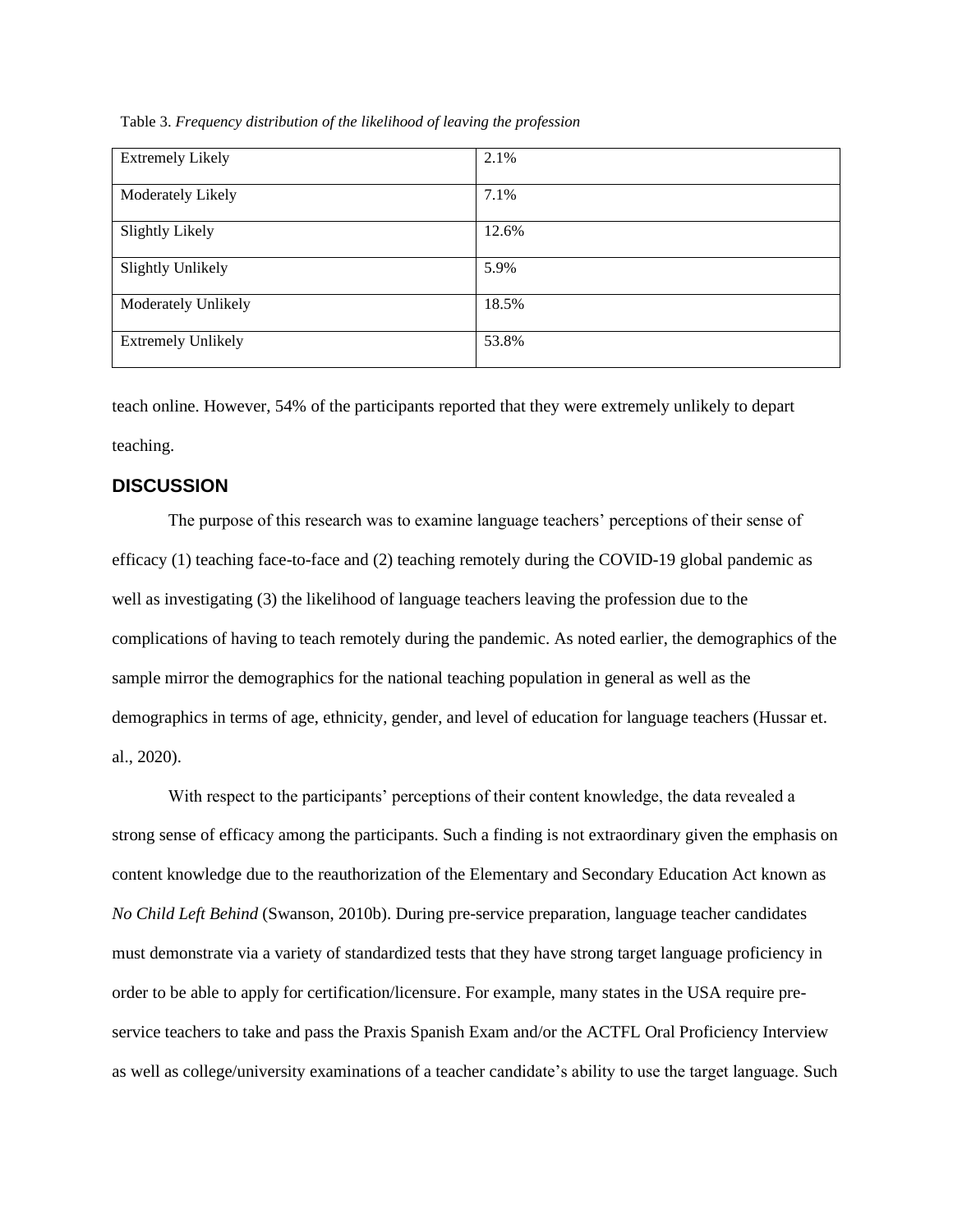examinations are costly requirements in order to apply for certification/licensure regardless of how a person chooses to enter the teacher pipeline (e.g., bachelor's degree in content area, alternate route to certification).

With respect to the participants' sense of efficacy teaching languages in the traditional face-toface setting, the data were negatively skewed (the mass of the distribution of means was concentrated at the higher end of the scale, closer to 100), which supports findings from previous studies about language teachers prior to the COVID-19 global pandemic using the S/FLTES (Swanson, 2010a, 2012a, 2014). Participants expressed the most confidence in their ability to work with students at both ends of the learning spectrum. However, participants were least confident in their perceived ability to motivate students to learn about the language(s) being taught and the teaching of how people from different countries and cultures perceive the world around them (cultural instruction). A closer examination of the findings indicated that the participants rated their confidence highest on the items measuring teachers' efficacy in facilitating instruction, which supports earlier research about language teachers' sense of efficacy (Swanson, 2010a, 2012a, 2014). Similarly, finding that one of the lowest rated items was from the Cultural Instruction factor supports earlier research (2012a, 2014).

However, when examining the data about the participants' perceptions of their sense of efficacy teaching languages online in a remote setting, the means are much lower. Unfortunately, there is a complete dearth of research on language teachers' sense of efficacy teaching in a remote setting. Thus, making any comparisons is not possible at this time. Nevertheless, data analysis showed that the participants had a moderate sense of efficacy in their ability to help students learn at highest levels of the language(s) taught while teaching remotely  $(M = 65.33)$ , which was not surprising. Language teachers tend to develop innovative, in-class activities based on Advanced Placement or even International Baccalaureate curricula for students at the higher levels of language learning. Such learning activities can include in-person group projects as well as cultural and literary studies, which can become complicated to enact in an online environment when many K-12 children lack connectivity (Anderson & Perrin, 2018) and even home computers (Auxier & Anderson, 2020). Additionally, these activities can be further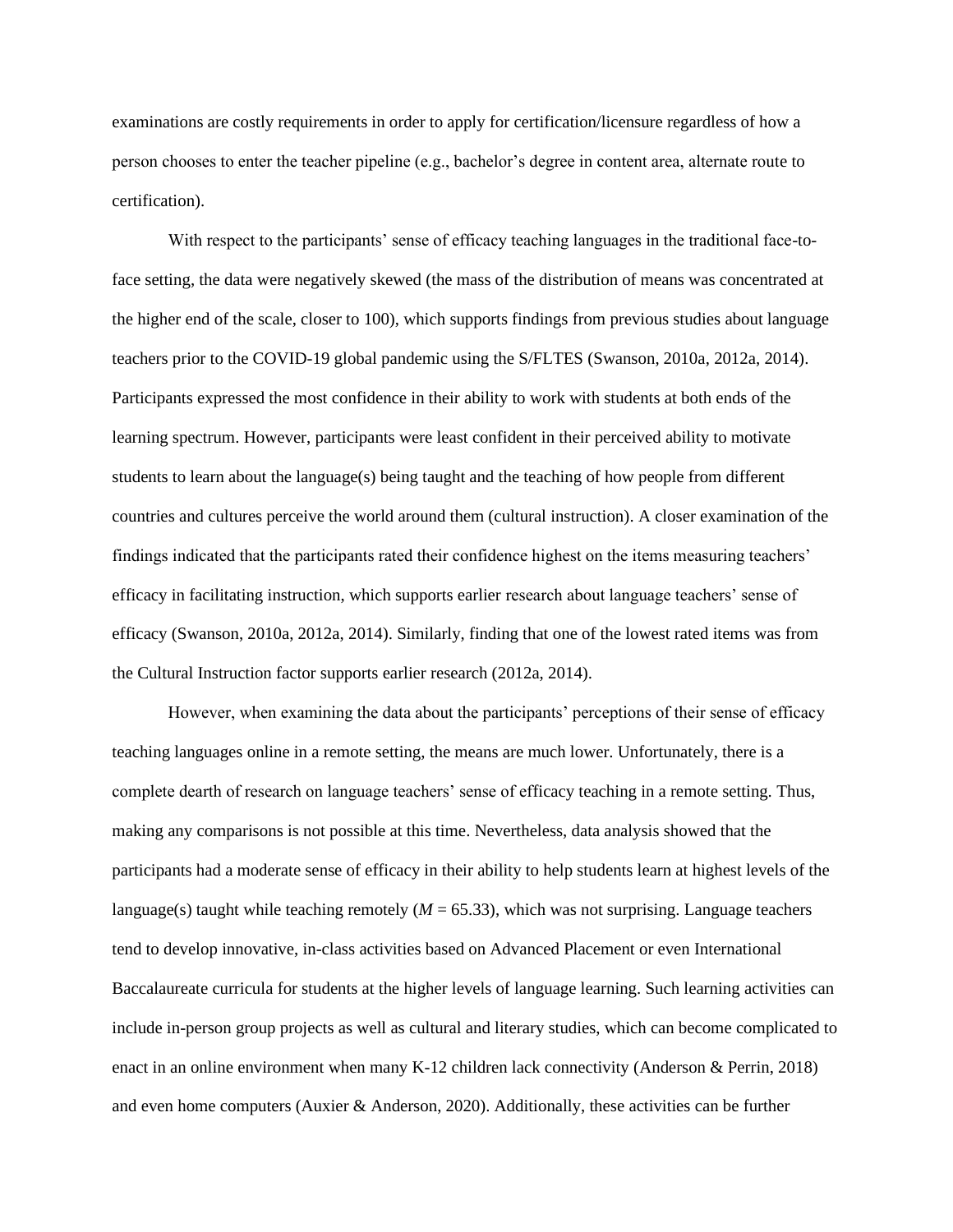complicated if the participants' schools chose to implement asynchronous lesson delivery, which would hinder or even prevent the academic progress that the instructors hoped to achieve.

Such complications in designing and delivering curricula can lead to a decreased sense of efficacy to motivate learners to acquire a new language. For decades, researchers have studied learner motivation and have concluded it is a challenging endeavor given that motivation is usually associated with commitment, enthusiasm, and persistence to achieve goals (Guerrero, 2015). It is important to note that motivation, or the lack of it, is the most commonly cited explanation for success or failure in language learning (Hadfield & Dörnyei, 2013). Perhaps the participants became overwhelmed with the challenges of teaching during the onset of the pandemic and began to question their ability to motivate their learners as they usually do in a traditional classroom.

In similar fashion, the teaching of culture while in a classroom can be a complicated endeavor even under the best of circumstances. Given that teachers and their learners had been forced to move abruptly and unpreparedly to a remote, finding that the participants' reported a moderate sense of efficacy regarding teaching about how people from different countries and cultures act and communicate was not unexpected either. Language teachers' perceptions of their sense of efficacy regarding the teaching of culture has been the lowest of the three subscales on the S/FLTES (Swanson, 2012a, 2014). Since the early spring of 2020, teachers have had to become even more creative about teaching culture. Instead of creating a physical environment with realia and even the aroma of food and artifacts from studied communities and nations, language teachers have been forced to develop new ideas, enact lessons from their living rooms, and spend considerable time foreseeing and overcoming impediments to learning. Such obstacles to unit and semester plans can be detrimental to teachers' sense of efficacy—"judgments of their capabilities to organize and execute courses of action required to attain designated types of performances" (Bandura, 1986, p. 391).

Kramsch (1993) advances the notion that cultural instruction is present on the first day of instruction. She notes that language is not just a code that can be translated from one language to another. Swanson (2012a) found that language does not exist apart from culture; language and culture are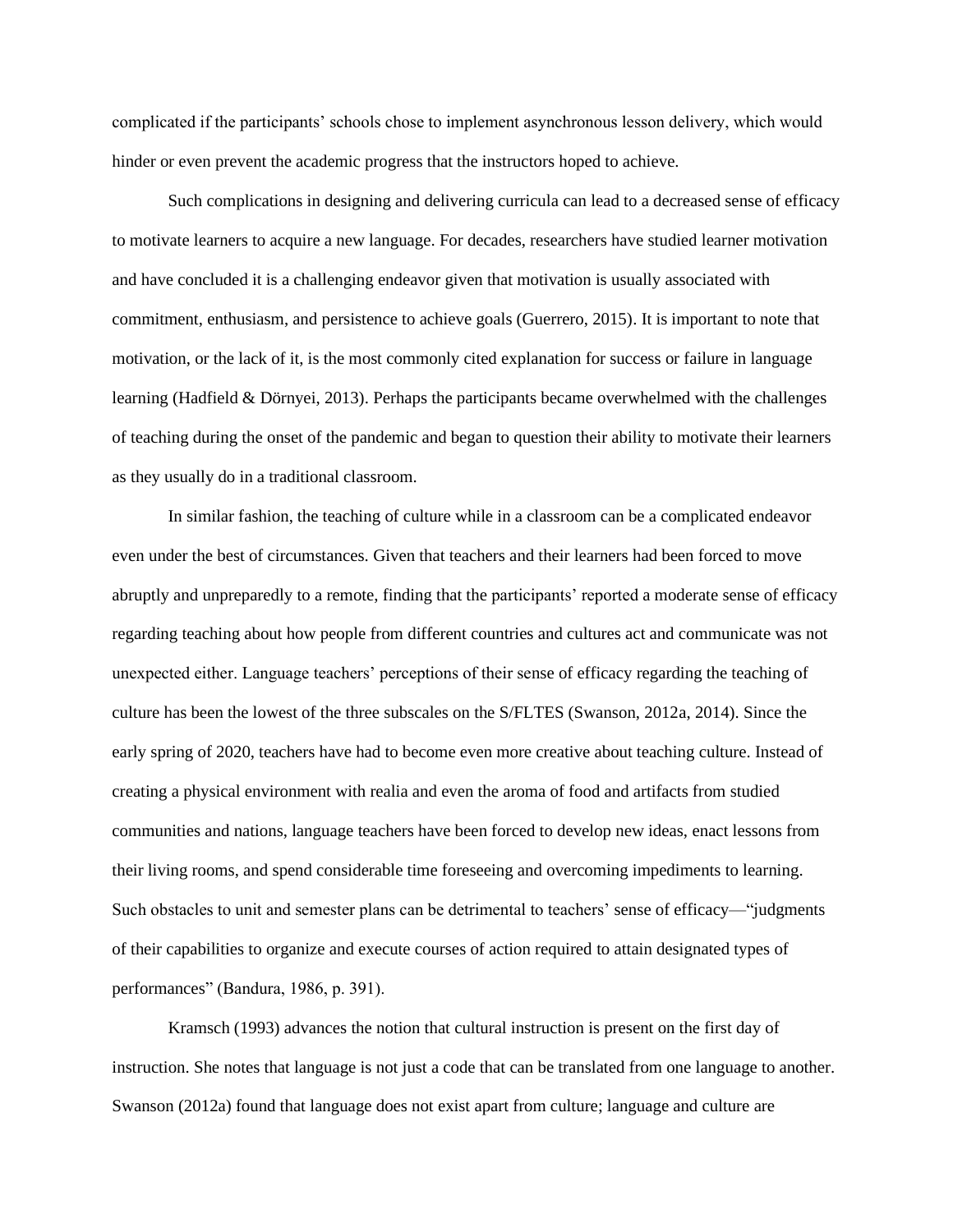intertwined. Further, he proposes that many learners enter language classes excited to learn more about foreign cultures. However, when it becomes apparent that the teaching of culture is problematic when taught remotely (out of the classroom), or not going to be taught at all, students' interest in language learning may begin to decay. As their interest declines, a multitude of problems can begin to arise such as classroom management problems. Sensing a lack of control over student learning, language teachers may begin to feel less efficacious, perceiving a lack of student attention in the digital classroom being more problematic that what it may actually be (Brouwers & Tomic, 2000). Bandura (1997) posited that such perceptions can negatively affect one's sense of efficacy. As these language teachers' sense of efficacy begins to plummet, they may lose their enthusiasm for teaching. In turn, their commitment to teaching can decrease (Coladarci, 1992), setting off increased likelihood of leaving the profession (Burley et al., 1991; Hall et al., 1992) as a result of such negative attitudes and feelings (Swanson, 2010b, 2012b, 2014).

As noted earlier, one's sense of efficacy is cyclical in nature. Mastery experiences shape future efficacy beliefs. Increased efficacy leads to greater effort and persistence, which in turn lead to better performance and increased efficacy. However, struggling to achieve one's goals leads to a lower sense of efficacy, which in turn, leads to less effort expended, and ultimately, giving up. In order to build a strong sense of efficacy, research shows that teachers who implement best practices in the classroom not only report having a higher sense of efficacy but can also note improvements in student progress (Englert & Tarrant, 1995). Unfortunately, most language teachers were never prepared to teach online (Archambault et. al., 2016) and, consequently, lacked best practices for teaching online. When Denver Public Schools closed schools on March 16, 2020 (Zalubowski, 2020), school leaders were not in a position to develop and implement professional development activities for remote teaching. Adams (2020) noted that teachers quickly learned that there was "not enough time to really do the training that a teacher needs to understand how to teach online" (p. 1). Furthermore, the professional development to teach online is time consuming. Adams reported that some colleges in the USA require teachers to complete nine credits in order to receive a certificate in online teaching, and the planning, development, and delivery of a highquality online course can take more than a year. Without such training, the pivot from traditional face-to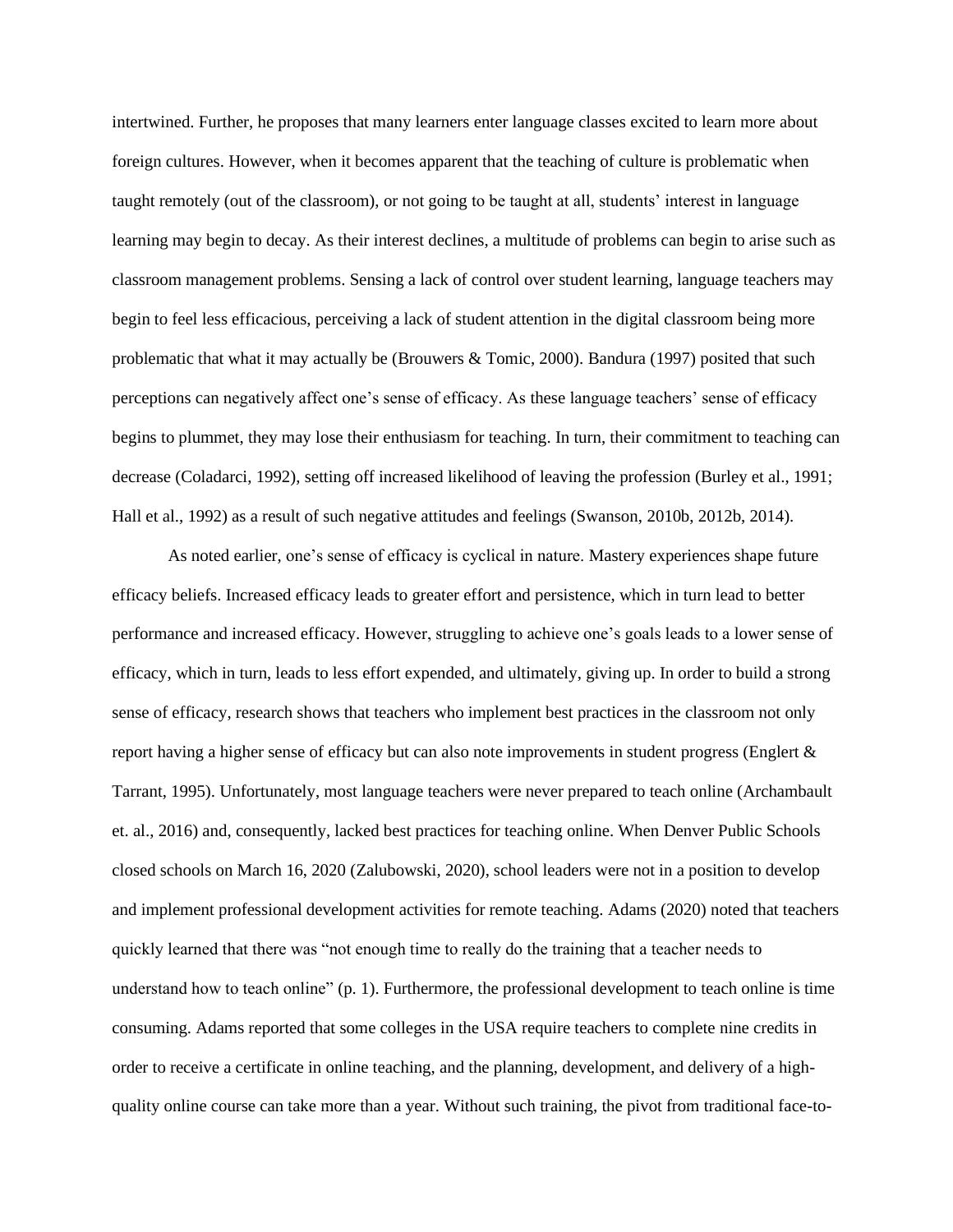face teaching to remote teaching left many feeling anxious, stressed, and socially isolated (Henebery, 2020; Hughes, 2020; Schaffhauser, 2020).

It is no wonder why so many teacher felt less confident about their abilities to deliver a quality lesson (Henebery, 2020). Consequently, dealing with so many setbacks may help explain why 22% of the participants reported that they were slightly likely to highly likely to leave teaching languages due to having to teach online. Such findings are almost four times higher than other studies investigating the intersection of language teachers' sense of efficacy and intentions to leave the profession during traditional teaching contexts (Swanson, 2010, 2012a, 2014; Swanson & Huff, 2010).

While it was not extraordinary to learn that teaching during the COVID-19 global pandemic has had adverse effects on language teachers' sense of efficacy teaching languages, finding that more than one in five of the participants expressed thoughts of leaving the profession should capture America's attention. Since the 1950s, there have been calls from government leaders (e.g., Eisenhower), researchers, and educationalists to thwart the shortage of language teachers (e.g., Swanson, 2008, 2014; Swanson & Mason, 2018). For years, language teachers have been one of the most difficult groups to find and hire, well above special education, math, and science (Feinberg, 2016; Murphy, DeArmand, & Guin, 2003) and language teachers continue to be a rare commodity (US Department of Education, 2017). According to data from the US Department of Education (2017) regarding the WL teacher deficit, 49 of the 56 states and territories reported a shortage of language teachers. While the governmental report shows that there are shortages in the three WLs primarily taught in the USA (French, German, Spanish), there are reported teacher shortages in other languages such as Chinese, Italian, and the classics (i.e. Greek, Latin). The American Association for Employment in Education (2020) also warned that states are reporting a shortage of WL language teachers. While the problem exists nationally, it is pervasive globally. Swanson and Mason (2018) reported that countries such as Australia (Weldon, 2015), Canada (Canadian Parents for French British Columbia & Yukon Branch, 2015), and New Zealand (Richards, Conway, Roskvist, & Harvey, 2012) report shortages of language teachers as well.

#### **SOLUTIONS AND RECOMMENDATIONS**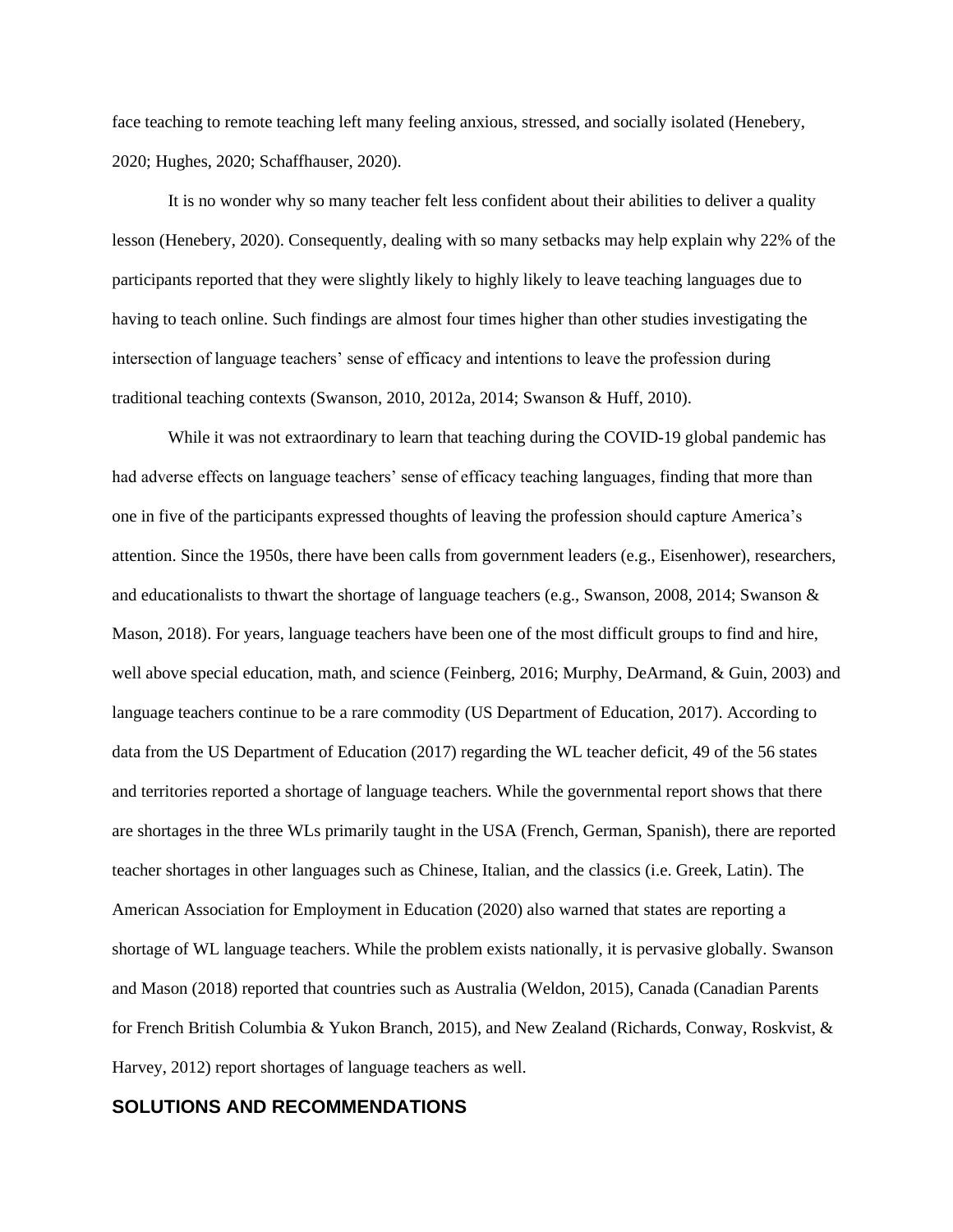The reporting of such shortages not only on a national but international level is alarming, but finding that 22% of the participants reported to be slightly likely to highly likely to leave the teaching profession due to having to teach online is reason for concern and denotes immediate importance to continue to investigate the WL teacher shortage. Institutions of higher education that prepare K-12 teachers were unprepared for such an event. With so few pre-service teacher preparation programs in the USA providing instruction in online lesson development and delivery (Archambault et al., 2016), the researcher calls for immediate curricular changes in the preparation of future WL teachers. As noted earlier, Will (2020) reported that educators are worried about the health implications of resuming classes in person with students, and this research substantiates his claim that the implications of the pandemic "has increased the likelihood that they will leave the classroom altogether" (p. 1). Educator Preparation Providers need to begin preparing future teachers to teach both in traditional and remote educational contexts. Clearly, such a swift curricular change can be daunting, but it is likely that education may rely more and more on remote teaching practices. Such expedient changes will certainly require more professional development at the local level for in-service language teachers.

While this research highlights important implications for the profession, it does have its limitations. Although the researcher made efforts to have a representative and reasonably large sample, the timing for data collection and the number of language teachers that started the survey but did not complete it hindered the total number of participants in the study. Nevertheless, the sample's demographics mirror the actual general and language teaching population. Additionally, data were selfreported and collected near the end of the academic year. A limitation is that the researcher had no way of verifying the accuracy of the respondents' answers to the survey. Thus, observing and interviewing language teachers may help better understand (1) language teachers' perceptions of their teaching and (2) their feelings about departing the profession. Given the shortage of language teachers here and abroad, studying the efficacy of individuals who are contemplating leaving would help broaden our understanding of the findings reported in this article.

#### **FUTURE RESEARCH DIRECTIONS**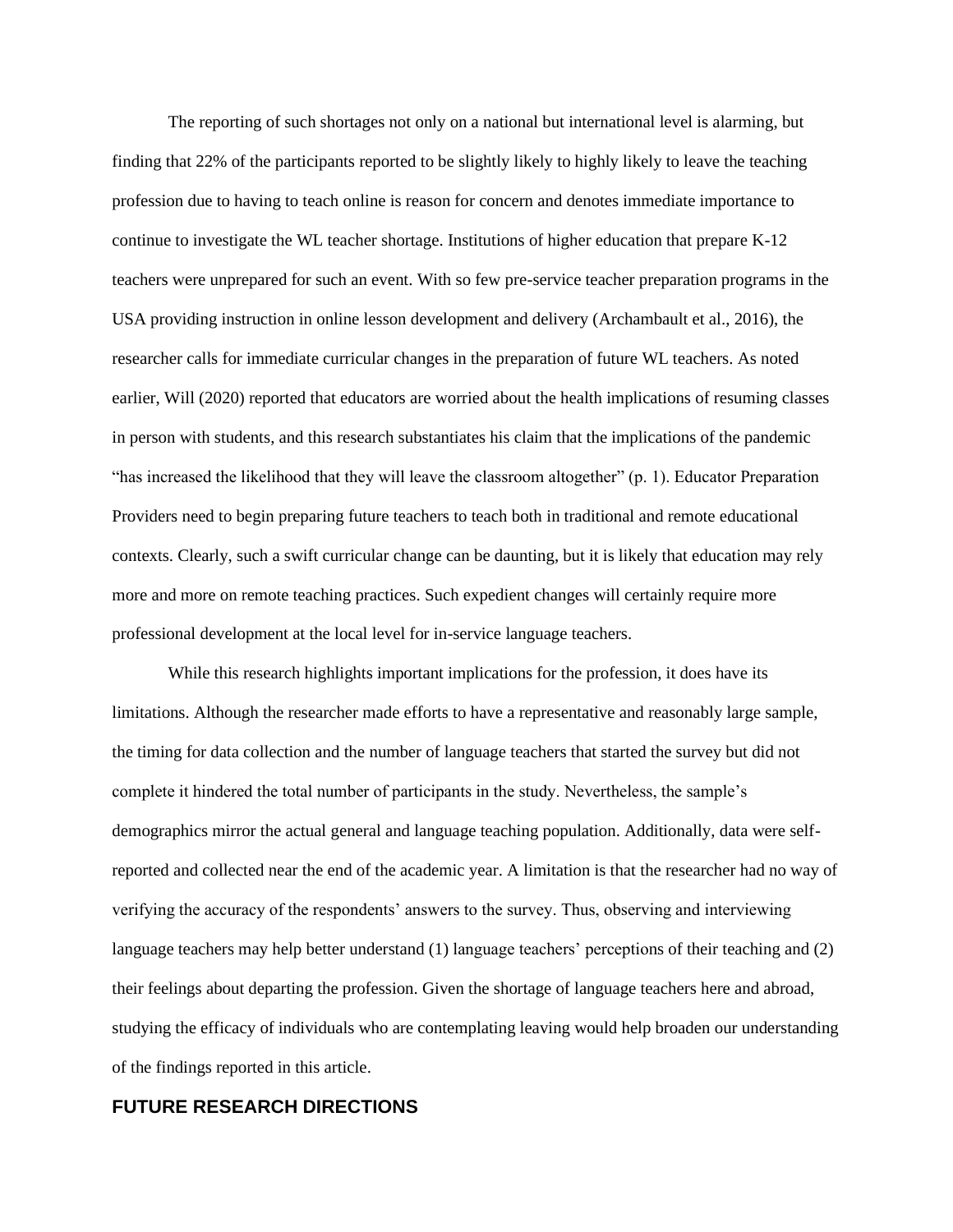Given the limitations, there is a need for further research. The researcher calls for more research to understand more about language teachers' perceptions of teaching during the COVID-19 global pandemic. It would be informative to know more about the specific challenges language teachers faced and continue to face teaching classes remotely. Additionally, it would be helpful to know what practices language teachers deemed successful when pivoting to online teaching and learning from both the practitioner and the language learner perspectives.

#### **CONCLUSION**

Slightly more than a year ago, the WHO declared the spread of the COVID-19 a worldwide pandemic. Reacting to local, state, and federal government leadership to determine a coherent path for the continuation of education for K-20 learners regardless of content area, institutions around the world scrambled to find ways to teach its learners. Almost overnight, teachers, students, and educational leaders quickly adapted to an entirely new way to delivering education.

Findings from this study suggest that American teachers were not prepared to pivot to remote teaching so quickly. Data showed that language teachers' sense of efficacy was significantly lower than what studies have shown prior to the global pandemic. Being forced to teach in non-traditional contexts was obviously stressful for many educators, and finding that so many were considering leaving the profession remains problematic due the ongoing shortage of language teachers in the United States. Losing so many language teachers year after year cannot continue to happen. "It is time to stop ringing the bell to alert the public of a teacher shortage and to begin building teacher capacity in earnest" (Swanson, 2012a, p. 97).

#### **REFERENCES**

Adams, C. (2020, April 17). Coronavirus 'confusion': Teachers had little training for how to do online classes. *USA Today*. Available from, https://www.usatoday.com/story/news/education/2020/04/17/coronavirus-teachers-online-classschool-closures/2972529001/

AJMC. (2020, July 3). *A timeline of COVID-19 developments in 2020*. Available from, https://www.ajmc.com/view/a-timeline-of-covid19-developments-in-2020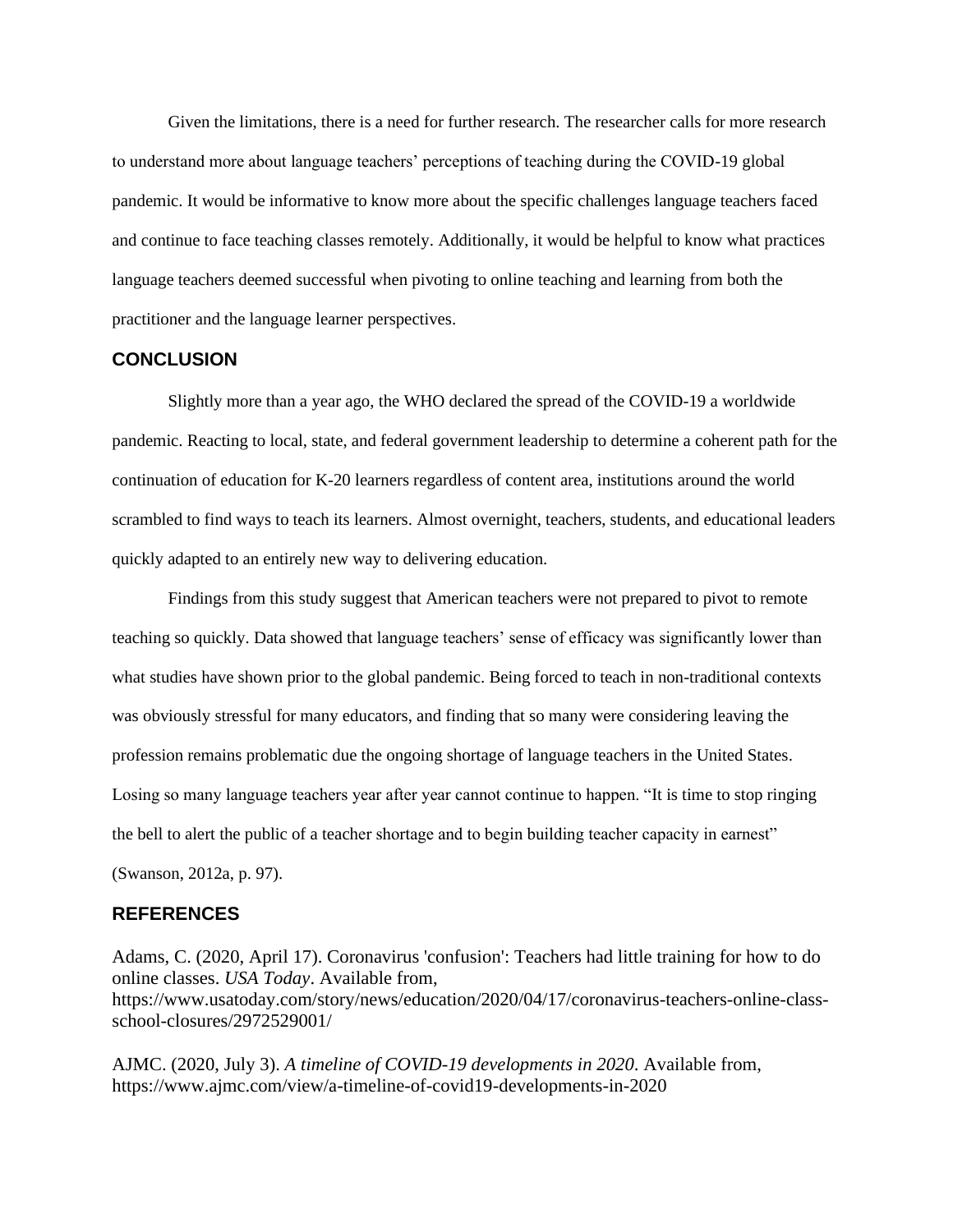American Association for Employment in Education. (2020). *Educator supply and demand report 2019-2020.* Sycamore, IL: Author.

Anderson, M., & Perrin, A. (2018, Oct. 26). Nearly one-in-five teens can't always finish their homework because of the digital divide. *Pew Research Center*. Available from, https://www.pewresearch.org/fact-tank/2018/10/26/nearly-one-in-five-teens-cant-always-finishtheir-homework-because-of-the-digital-divide/

Archambault, L., Kennedy, K., DeBruler, K., Shelton, C., Dalal, M., McAllister, L., & Huyett, S. (2016). Examining teacher education programs and field experiences in k-12 online learning environments. Lansing, MI: Michigan Virtual University. Available from, http://media.mivu.org/institute/pdf/examinete2016.pdf

Arizona Education News Service. (2020, September 23). *Survey: COVID-19 leads more teachers, staff to quit before classes begin*. Available from, https://azednews.com/survey-covid-19-leads-more-teachers-staff-to-quit-before-classes-begin/

Associated Press. (2020, August 15). *Kansas teachers who quit over COVID-19 worries face penalties*. Available from, https://www.kmbc.com/article/kansas-teachers-who-quit-over-covid-19-worries-face-penalties-kansas-national-education-association/33613770

Auxier, B. & Anderson, M. (2020, March 16). As schools close due to the coronavirus, some U.S. students face a digital 'homework gap'. *Pew Research Center*. Available from, https://www.pewresearch.org/fact-tank/2020/03/16/as-schools-close-due-to-the-coronavirussome-u-s-students-face-a-digital-homework-gap/

Bandura, A. (1986). *Social foundations of thought and action: A social cognition theory*. Prentice Hall.

Bandura, A. (1997). *Self-efficacy: The exercise of control*. New York: Freeman.

Brouwers, A., & Tomic, W. (2000). A longitudinal study of teacher burnout and perceived selfefficacy in classroom management. *Teaching and Teacher Education, 16*, 239-253.

Bureau of Labor Statistics. (2016). *Teaching for a living*. Available from, https://www.bls.gov/careeroutlook/2016/article/education-jobs-teaching-for-a-living.htm

Burley, W.W., Hall, B.W., Villeme, M.G., & Brockmeier, L.L. (1991). A path analysis of the mediating role of efficacy in first-year teachers' experiences, reactions, and plans. *Paper presented at the annual meeting of the American Educational Research Association*, Chicago.

Canadian Parents for French British Columbia and Yukon Branch. (2015). *Falling behind: 2015 report on the shortage of teachers in French immersion and core French in British Columbia and Yukon*. Available from, http://www.bcatml.org/uploads/3/9/5/8/39584835/falling-behind-2015-report-on-the-shortage-of-fsl-teachers-in-bc-yk1.pdf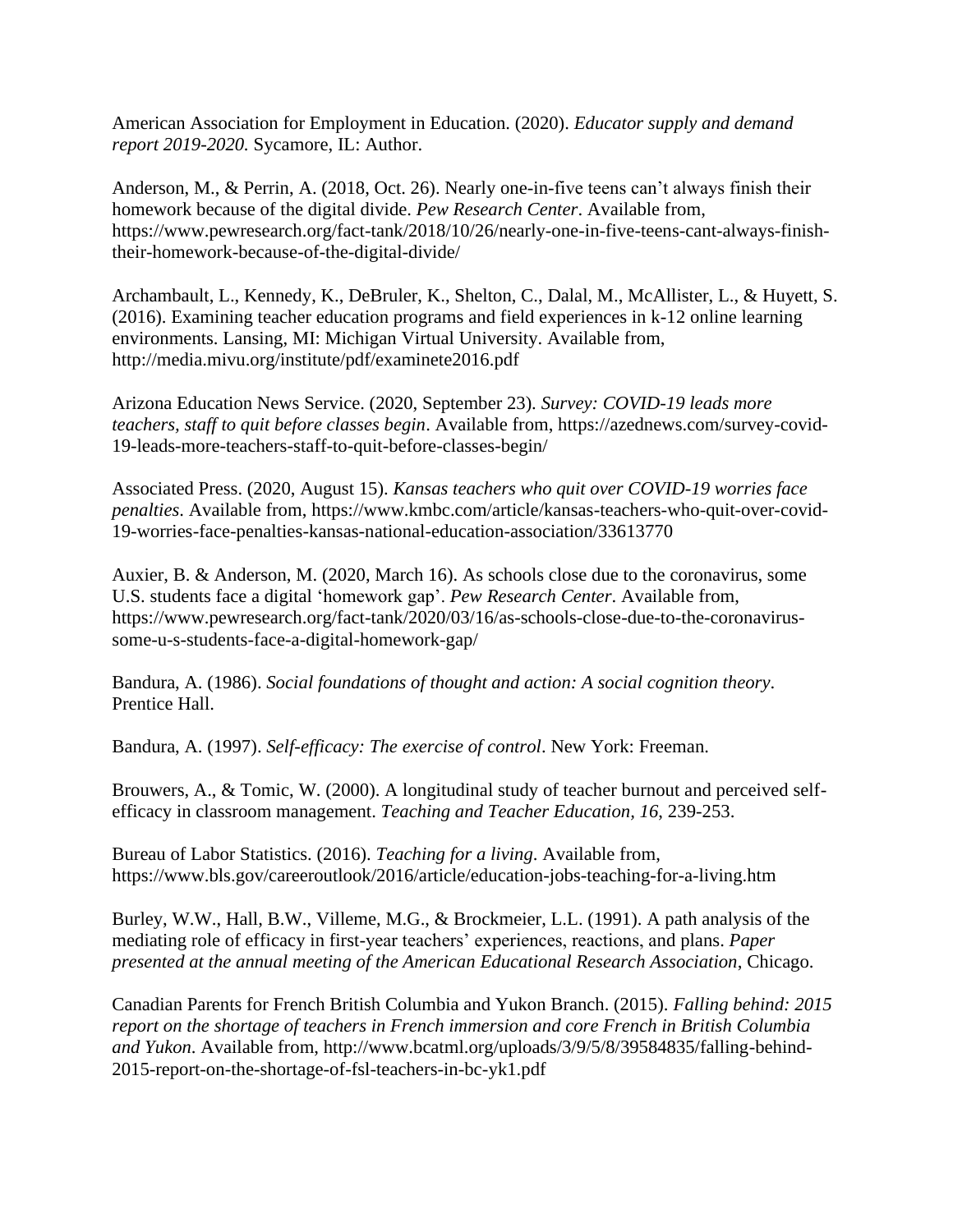Centers for Disease Control and Prevention. (2020a). Public health screening to begin at 3 U.S. airports for 2019 novel coronavirus ("2019-nCoV"). Available from, https://www.cdc.gov/media/releases/2020/p0117-coronavirus-screening.html

Centers for Disease Control and Prevention. (2020b). What is the novel corona virus? Available from, https://www.cdc.gov/coronavirus/2019-ncov/faq.html

Coladarci, T. (1992). Teachers' sense of efficacy and commitment to teaching. Journal of Experimental Education, 60, 323–337.

Darling-Hammond, L. (2010). *The flat world and education: How America's commitment to equity will determine our future*. Teachers College Press.

Dawson, K., & Dana, N. F. (2014). Professional development for K–12 online teachers. In R. E. Ferdig & K. Kennedy (Eds.), *Handbook of research on K–12 online and blended learning* (pp. 267–284). Pittsburgh, PA: ETC Press.

Dumančić, D. (2020). Preservice teacher self-efficacy beliefs. *Language and Mind*, 171-183.

Education Week. (2020, July 1). The coronavirus spring: The historic closing of U.S. schools. Available from, https://www.edweek.org/ew/section/multimedia/the-coronavirus-spring-thehistoric-closing-

of.html#:~:text=The%20coronavirus%20created%20mass%20disruption,that%20began%20in% 20late%20February

Feinberg, R. (2016, Oct. 27). Retaining foreign language teachers as difficult as finding them. *Maine Public Radio*. Available from, https://www.mainepublic.org/post/retaining-foreignlanguage-teachers-difficult-finding-them

Good, T.L., & Brophy, J. (2003). *Looking in the classroom*. Allyn and Bacon.

Gray, L., & Taie, S. (2015). *Public school teacher attrition and mobility in the first five years: Results from the first through fifth waves of the 2007–08 beginning teacher longitudinal study* (NCES 2015-337). U.S. Department of Education. Washington, DC: National Center for Education Statistics.

Hadfield, J., & Dörnyei, Z. (2013). *Motivating learning*. Routledge.

Hall, B.W., Burley, W.W., Villeme, M.G., & Brockmeier, L.L. (1992). An attempt to explicate teacher efficacy beliefs among first year teachers. Paper presented at the annual meeting of the American Educational Research Association, San Francisco.

Hawkins, B. (2020, June 29). 2 new surveys find teachers stressed by shutdown, unable to contact students and feeling their confidence drop. *The 74*. Available from, https://www.the74million.org/2-new-surveys-find-teachers-stressed-by-shutdown-unable-tocontact-students-and-feeling-their-confidence-drop/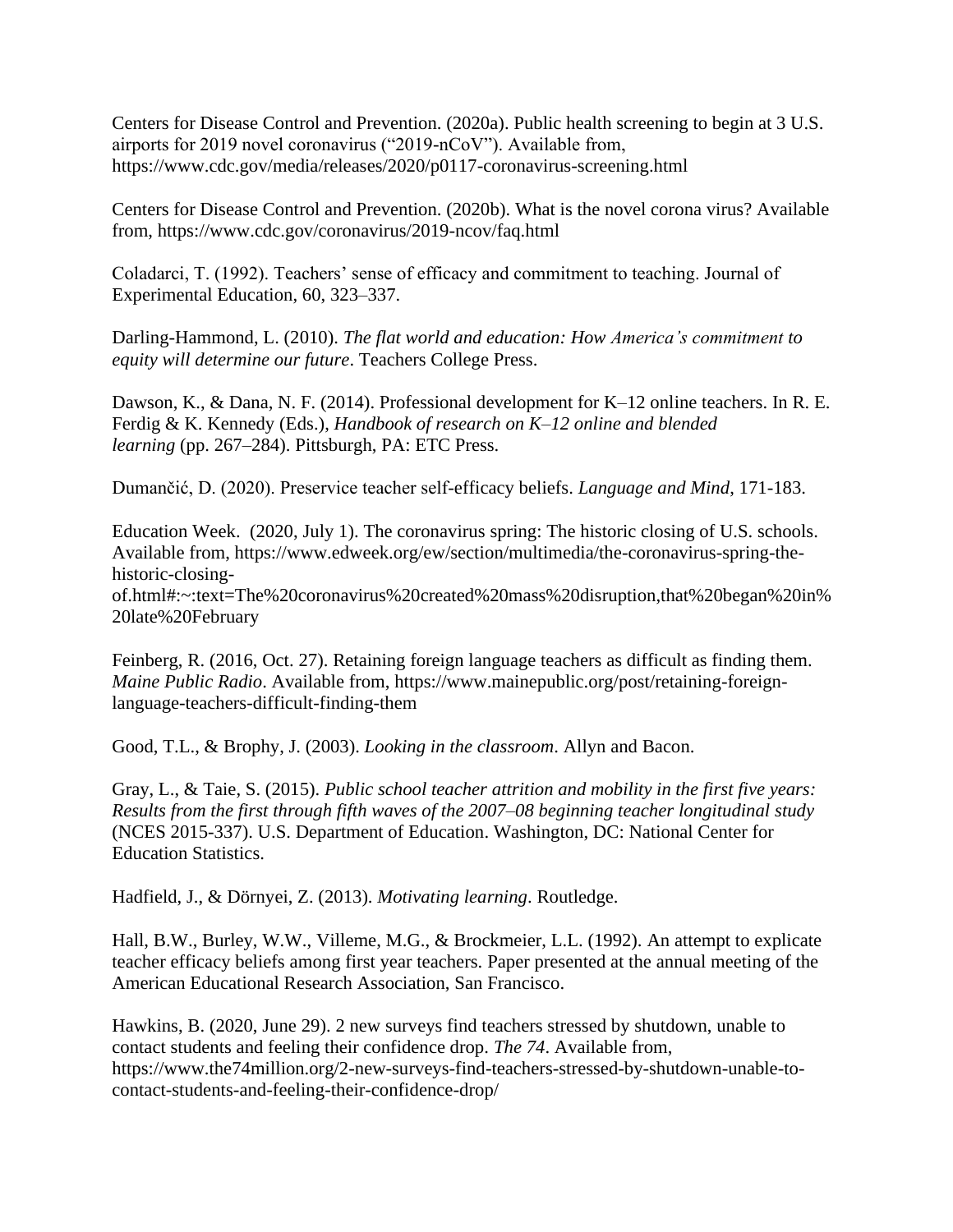Health and Human Services. (2020). Secretary Azar declares public health emergency for United States for 2019 novel coronavirus. Available from,

https://www.hhs.gov/about/news/2020/01/31/secretary-azar-declares-public-health-emergencyus-2019-novel-coronavirus.html

Henebery, B. (2020, May 7). 'We're exhausted': teachers overwhelmed by online transition. The Educator Online. Available from, https://www.theeducatoronline.com/k12/news/were-exhaustedteachers-overwhelmed-by-online-transition/271289

Henson, R. K. (2001). Understanding internal consistency reliability estimates: A conceptual primer on coefficient alpha. *Measurement and Evaluation in Counseling and Development, 34*, 177-189.

Hlas Cummings, A., Hammons, D., Moeller, A. J., Wagner, M., Swanson, P., & Kessler, G. (2018). Addressing teacher retention in language teaching: Lessons from positive psychology. *The Language Educator*, (August/September), 52-54.

Hughes, C. (2020, May 6). What lessons from the coronavirus pandemic will shape the future of education? World Economic Forum. Available from, https://www.weforum.org/agenda/2020/05/covid19-lockdown-future-education/

Hussar, B., Zhang, J., Hein, S., Wang, K., Roberts, A., Cui, J., Smith, M., Bullock Mann, F., Barmer, A., & Dilig, R. (2020). *The Condition of Education 2020 (NCES 2020-144). U.S*. Department of Education. Washington, DC: National Center for Education Statistics.

Ingersoll, R. M. (2017, November 17). *Addressing our national crisis of language teacher recruitment and retention*. Presented at the American Council on the Teaching of Foreign Languages 2017 Annual Convention, Nashville, TN.

Kearney, E., Hildebrandt, S.A., & Swanson, P. (2018). Bringing the teacher shortage in world languages education into focus. *The Language Educator*, (August/September), 23-28.

Kennedy, K., & Archambault, L. (2012). Offering preservice teachers field experiences in K–12 online learning: A national survey of teacher education programs. *Journal of Teacher Education*, 63(3), 185–200.

Konanc, M.E. (1996). *Teacher attrition 1980-1996. Statistical Notes Number 002. North Carolina Department of Public Instruction*. (ERIC Document Reproduction Service No. ED 400240)

Lieberman (2020, February 25). School should prepare for coronavirus outbreaks, CDC officials ward. *Education Week*. Available from, https://www.edweek.org/ew/articles/2020/02/25/schoolsshould-prepare-for-coronavirus-outbreaks-cdc.html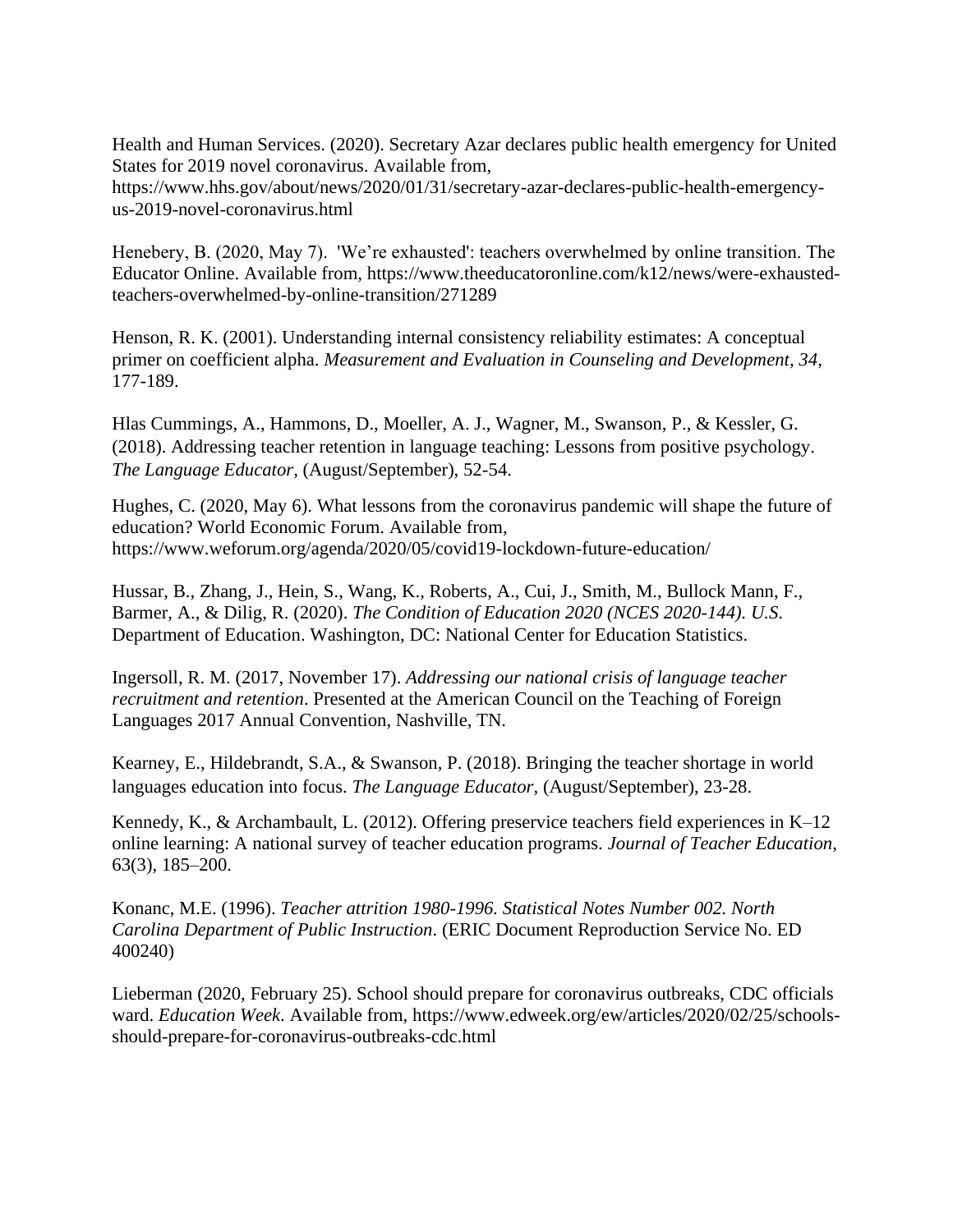Moore, S., & Hodges, C.B. (2020, March 11). So you want to temporarily teach online. *Inside Higher Ed*. Available from, https://www.insidehighered.com/advice/2020/03/11/practicaladvice-instructors-faced-abrupt-move-online-teaching-opinion

Murphy, P., DeArmand, M., & Guin, K. (July 31, 2003). A national crisis or localized problems? Getting prospective on the scope and scale of the teacher shortage. *Education Policy Analysis Archives, 11*(23). Available from, https://epaa.asu.edu/ojs/article/view/251

National Commission on Excellence in Education. (1983). *A nation at risk: The imperative for educational reform*. National Academy Press.

National Commission on Teaching and America's Future. (2002). *Unraveling the "teacher shortage" problem: Teacher retention is the key.* Washington, DC: Author.

Newton, D. (2020, March 26). Most teachers say they are 'not prepared' to teach online. *Forbes*. Available from, https://www.forbes.com/sites/dereknewton/2020/03/26/most-teachers-say-theyare-not-prepared-to-teach-online/#7f7485a17f2c

Richards, H., Conway, C., Roskvist, A., & Harvey, S. (2012). Foreign language teachers' language proficiency and their language teaching practice. *The Language Learning Journal*, *41*, 231–246.

Russell, V., & Murphy-Judy, K. (2021). *Teaching language online: A guide for designing, developing, and delivering online, blended, and flipped language courses*. Routledge.

Schaffhauser, D. (2020, June 2). Educators feeling stressed, anxious, overwhelmed and capable. *The Journal*. Available from, https://thejournal.com/articles/2020/06/02/survey-teachers-feelingstressed-anxious-overwhelmed-and-capable.aspx

Swanson, P. (2008). Efficacy and interest profile of foreign language teachers during a time of critical shortage. *NECTFL Review, 62*, 55–74.

Swanson, P. (2010a). Teacher efficacy and attrition: Helping students at the introductory levels of language instruction appears critical. *Hispania, 93*(2), 305–321.

Swanson, P. (2010b). The shortage of America's foreign language teachers: A review of the literature. *Journal of Teacher Recruitment and Retention, 1*(1), 1–17.

Swanson, P. (2012a). Second/foreign language teacher efficacy: Multiple factors and their relation to professional attrition. *Canadian Modern Language Review, 68*(1), 78–101.

Swanson, P. (2012b). The congruence of vocational interests and the workplace environment: Reducing the language teacher shortage. *Language Teaching Research, 16*(4), 519–537. DOI: 10.1177/1362168812455588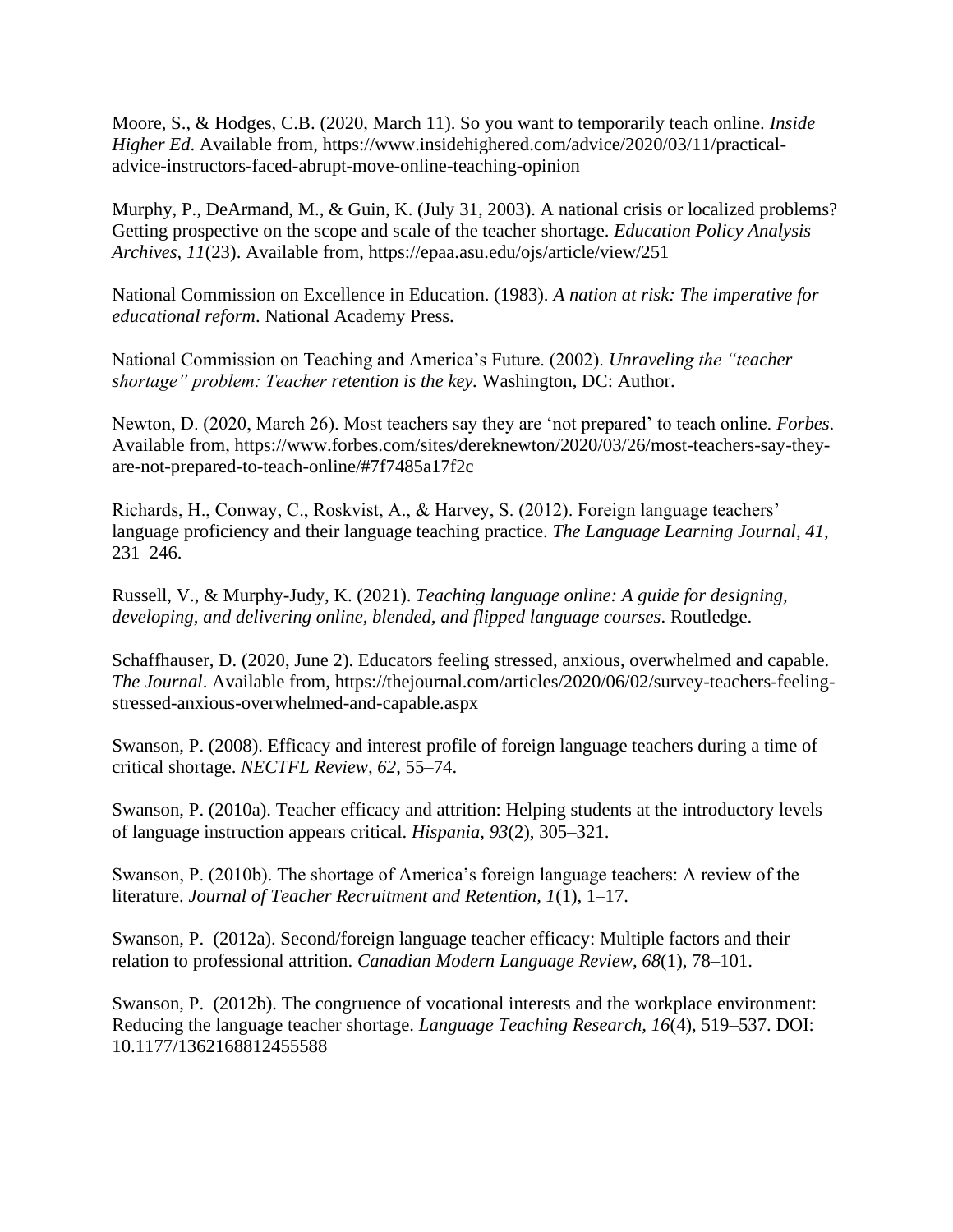Swanson, P. (2014). The power of belief: Spanish teachers' sense of efficacy and student performance on the national Spanish exams. *Hispania, 97*(1), 5-20.

Swanson, P., & Huff, R. (2010). Georgia's rural foreign language teachers' sense of efficacy and how it relates to teacher attrition. *The Rural Educator, 31*(3), 16-29.

Swanson, P., & Mason, S. (2018). The world language teacher shortage: Taking a new direction. *Foreign Language Annals, 51*(1)*,* 251-262.

Tschannen-Moran, M., Woolfolk Hoy, A., & Hoy, W. K. (1998). Teacher efficacy: Its meaning and measure. *Review of Educational Research, 68*, 202-248.

Tschannen-Moran, M., & Woolfolk-Hoy, A. (2001). Teacher efficacy: Capturing an elusive construct. *Teaching and Teacher Education, 17*, 783–805.

US Department of Education (2017). *Teacher shortage areas nationwide listing, 1990-1991 through 2017-2018*. Available from, https://www2.ed.gov/about/offices/list/ope/pol/ateachershortageareasreport2017-18.pdf

Watson, J., Pape, L., Murin, A., Gemin, B., & Vashaw, L. (2014). *Keeping pace with K–12*  digital learning: An annual review of policy and practice. Evergreen, CO: Evergreen Education Group. (ERIC Document Reproduction Service No. ED558147).

Weldon, P. R. (2015). *The teacher workforce in Australia: Supply, demand and data issues*. Policy Insights, 2. Melbourne: Australian Council for Educational Research. Available from, http://research.acer.edu.au/policyinsights/2/

Will, M. (2020, June 3). Teachers say they're more likely to leave the classroom because of coronavirus. *Education Week*. Available from, https://blogs.edweek.org/teachers/teaching\_now/2020/06/teachers\_say\_theyre\_more\_likely\_leav e\_classroom\_because\_coronavirus.html

World Health Organization. (2020, July 31). Rolling updates on coronavirus disease (COVID-19). Available from, https://www.who.int/emergencies/diseases/novel-coronavirus-2019/eventsas-they-happen

Zalubowski, D. (2020, March 18). Polis closes all of Colorado's schools until April 17, bans gatherings of more than 10 people. *CPR News*. Available from https://www.cpr.org/2020/03/18/polis-closes-all-of-colorados-schools-until-at-least-april-17/

### **ADDITIONAL READING**

Russell, V., & Murphy-Judy, K. (2021). *Teaching language online: A guide for designing, developing, and delivering online, blended, and flipped language courses*. Routledge.

# **KEY TERMS AND DEFINITIONS**